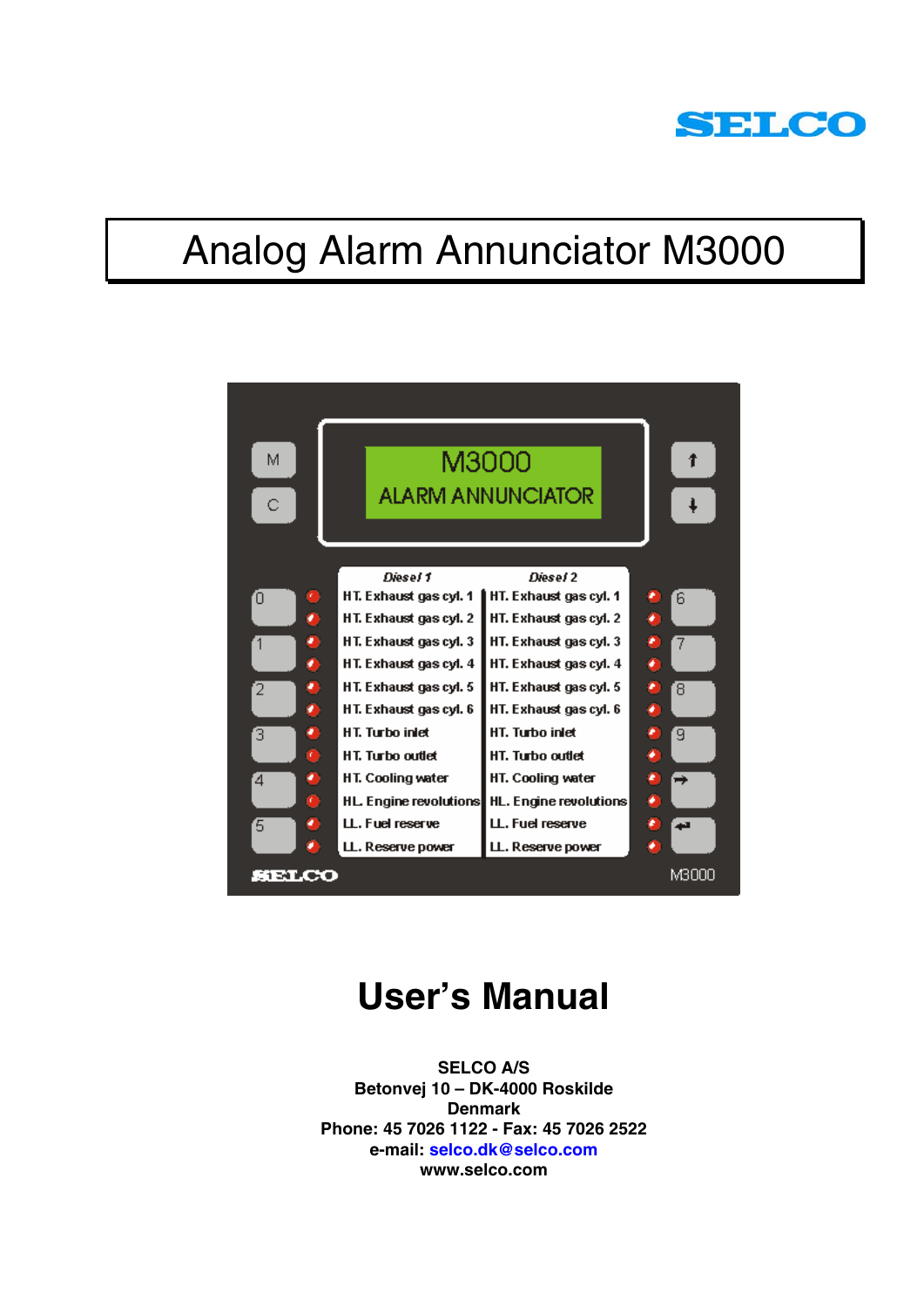### **Analog Alarm Annunciator M3000**

### **Table of contents**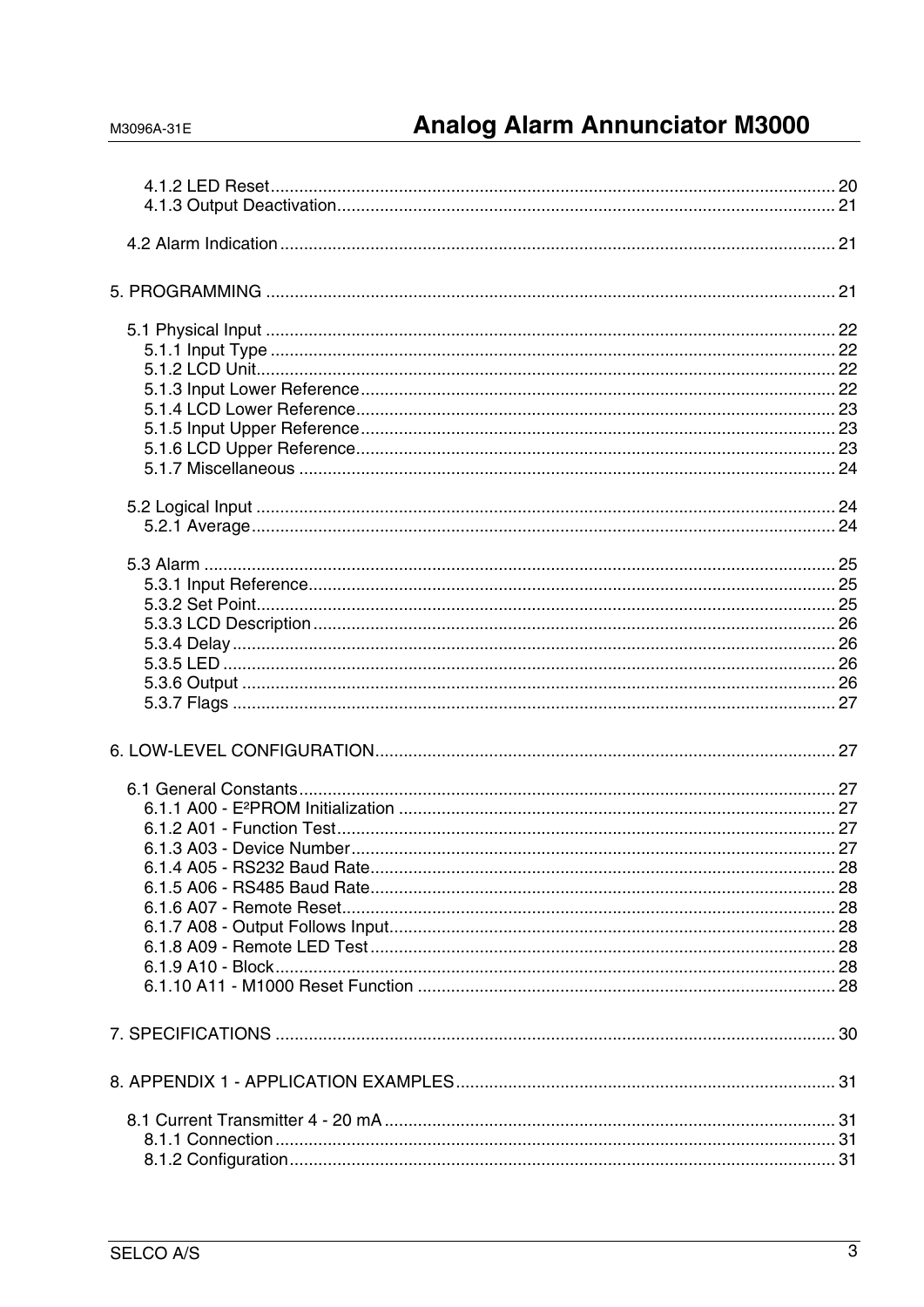### **Analog Alarm Annunciator M3000** M3096A-31E

#### **Important note:**

This document contains information on a new product. Specifications and information herein are subject to change without notice. Please advise SELCO for further details on latest developments.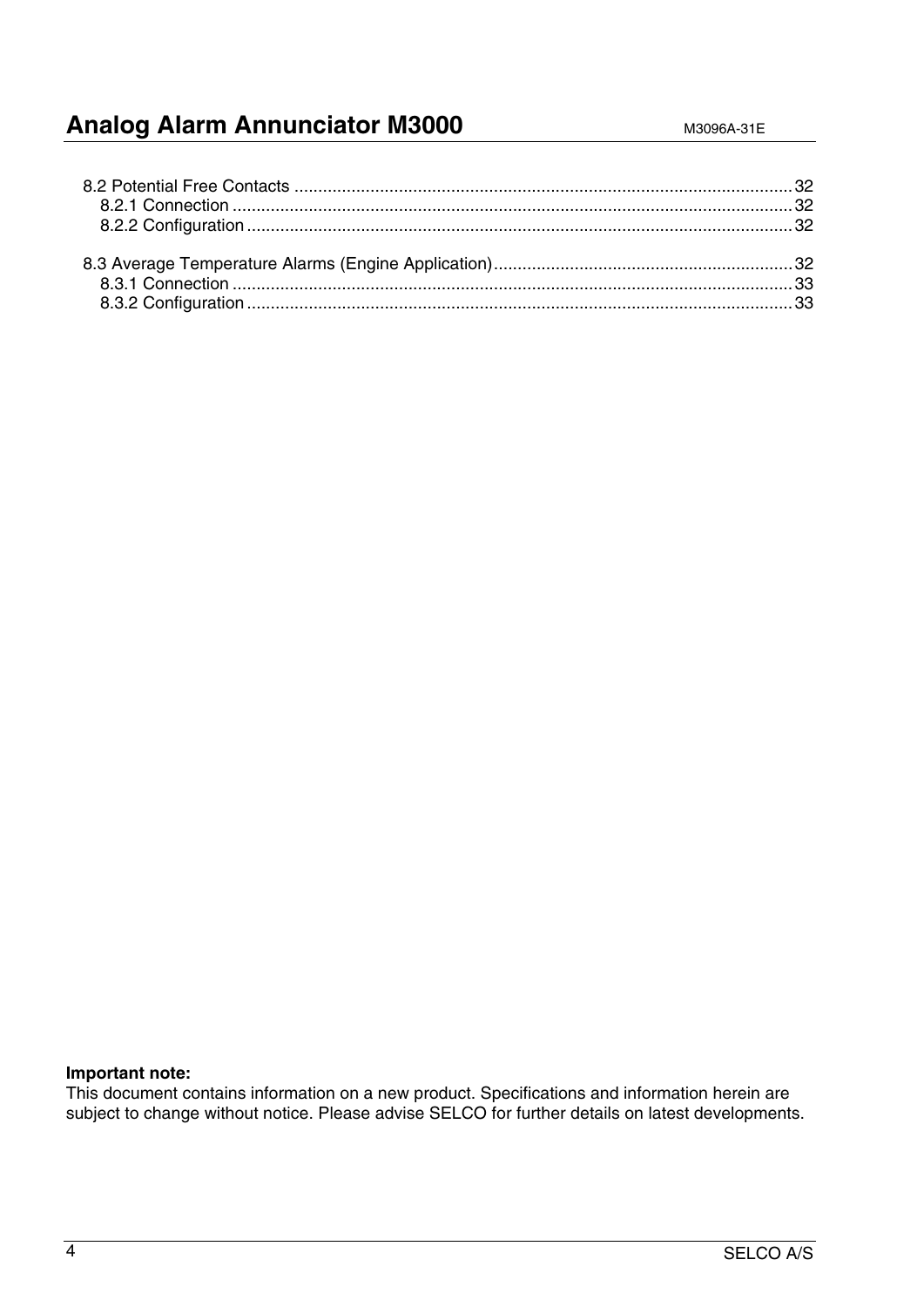#### **1 INSTALLATION**

The M3000 is designed for flush mounting. Outside dimensions are H x W x  $D = 144$  x 144 x 70mm. A cut out with dimensions H  $x W = 138x 138$ mm must be made in order to install the unit in the switchboard cabinet.

Make sure that there is enough space in the switch board cabinet behind the unit to install the plugin connectors and the cables. An installation depth of between 75 and 90mm is recommended.

The M3000 is secured to the switch board plate through the use of the 4 mounting/fixing brackets included in the package.

Install the M3000 as described below.

- Find a location in the switch board cabinet with enough installation depth to house the M3000 unit. Make sure that the selected location is also satisfactory from the operator's point of view.
- Keep in mind that it may be convenient to make room for the RS232 connection if you plan to do external programming from a PC in the future.
- Make a cut out with the dimensions  $H \times W = 138 \times 138$ mm in the cabinet plate.
- Remove all the plug-in connectors located at the rear side of the unit.
- Make sure the rubber gasket is in place behind the unit front plate. This gasket is necessary to ensure compliance with the IP54 requirements.
- Insert the unit into the cut out.
- Place the 4 mounting/fixing brackets in the small rectangular cut outs located at the top and bottom plates of the unit.
- Tighten the 4 mounting/fixing brackets with a screwdriver until the unit is firmly seated.

Be careful not to make the connection cables too short. Extending the length of all cables with around 100mm will ease any later service task.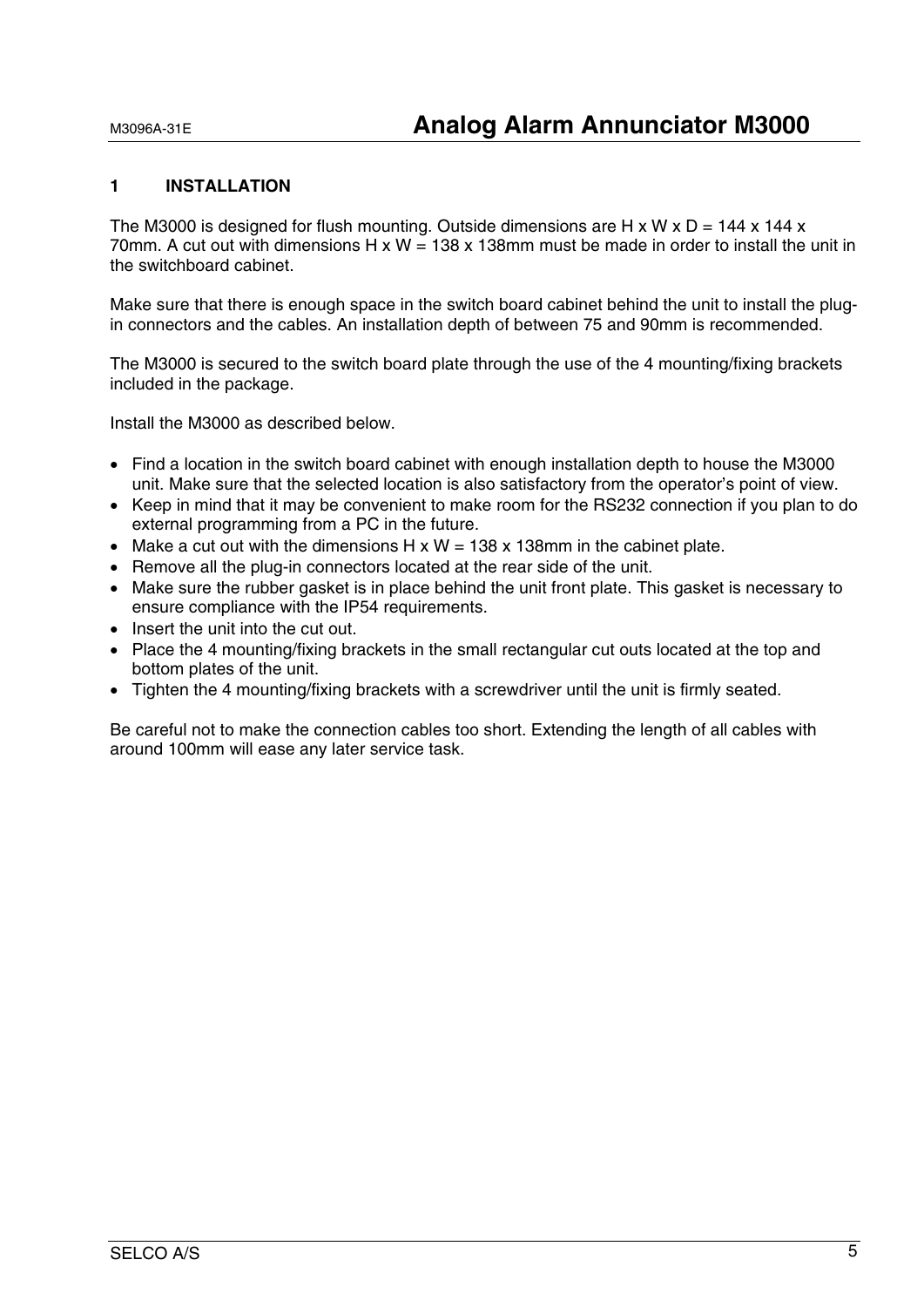#### **1.1 Dimensions**



Cut out 138 x 138mm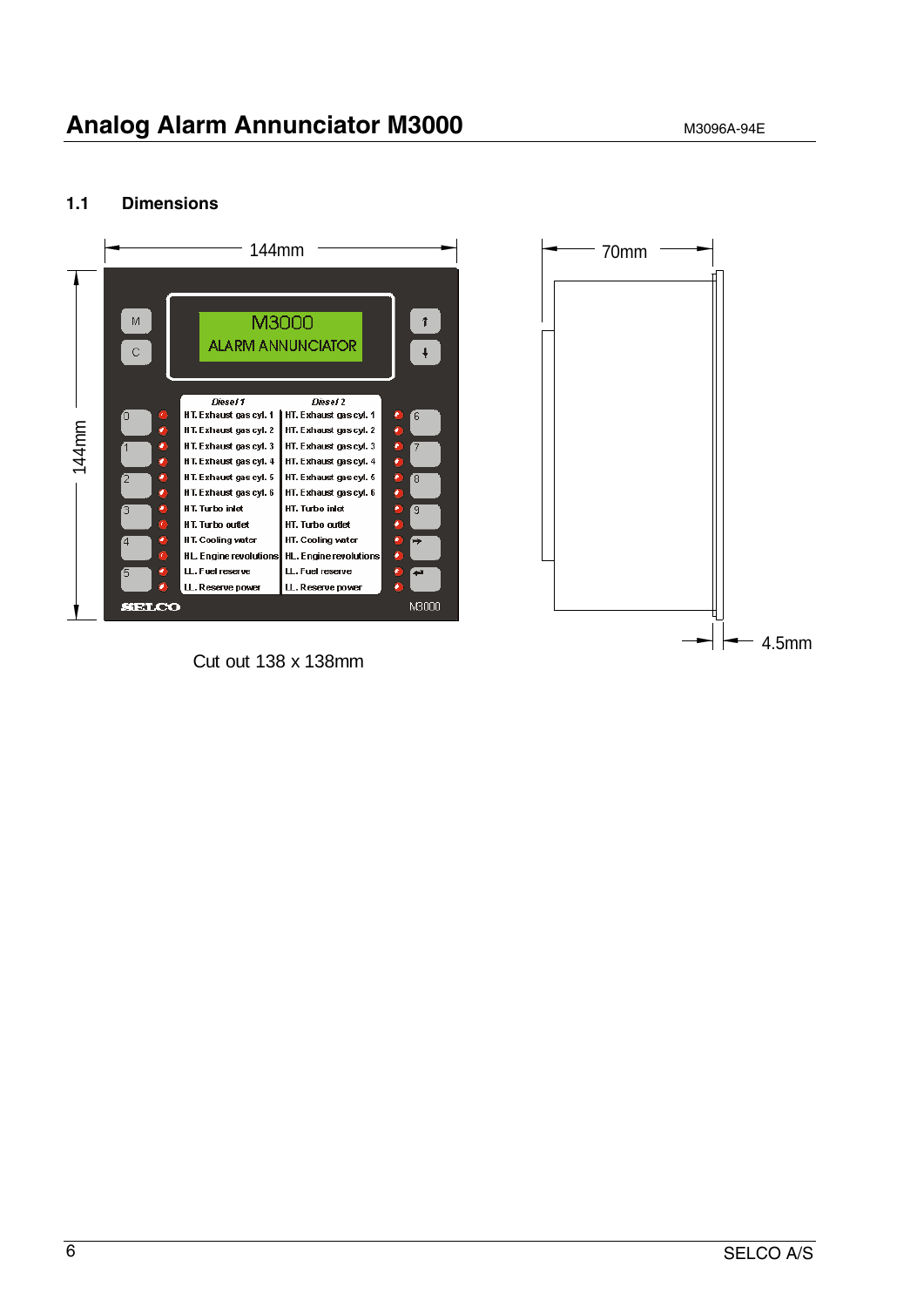#### **2. CONNECTION**

The M3000 includes a number of plug-in connectors. Each of these connectors houses a number of screw terminals to which the cables are connected. The plug-in terminals can easily be attached and removed without the use of any tools. The plug-in connectors include the connection terminals for the power supply, the 24 sensor inputs and the 16 open collector outputs.

The figure below shows the rear side of the M3000 unit.



The M3000 includes 8 groups of input terminals. Each group is physically represented by a plug-in connector that holds 3 input terminals, "IN1", "IN2" and "IN3", and one common reference terminal "GND". Be sure not to confuse the physical inputs with the logical inputs "INA", "INB" and "INC". The logical inputs has no related input terminals, they are imaginary inputs intended for average calculation based upon other inputs. The logical inputs are described later in this manual.

Alarm annunciation is done through 48 programmable alarms. Each alarm can be programmed to monitor a physical or logical input. Alarm annunciation takes place when the input signal exceeds the set point of the alarm. An alarm is able to control one LED and one open collector output.

Control of external equipment is possible through the use of 16 open collector outputs. 14 of these outputs, "OUT1" to "OUT14", are user programmable for alarm dependent control. The "SIREN" output is mainly intended for the control of an acoustic warning device. An active "AL.OUT" signal indicates that an alarm condition exists on the unit.

The M3000 includes two interface standards for serial data communication. The RS232 interface is intended for point to point data communication between the M3000 and another device, e.g. a PC. RS485 is intended for long distance bus communication between multiple M3000 units.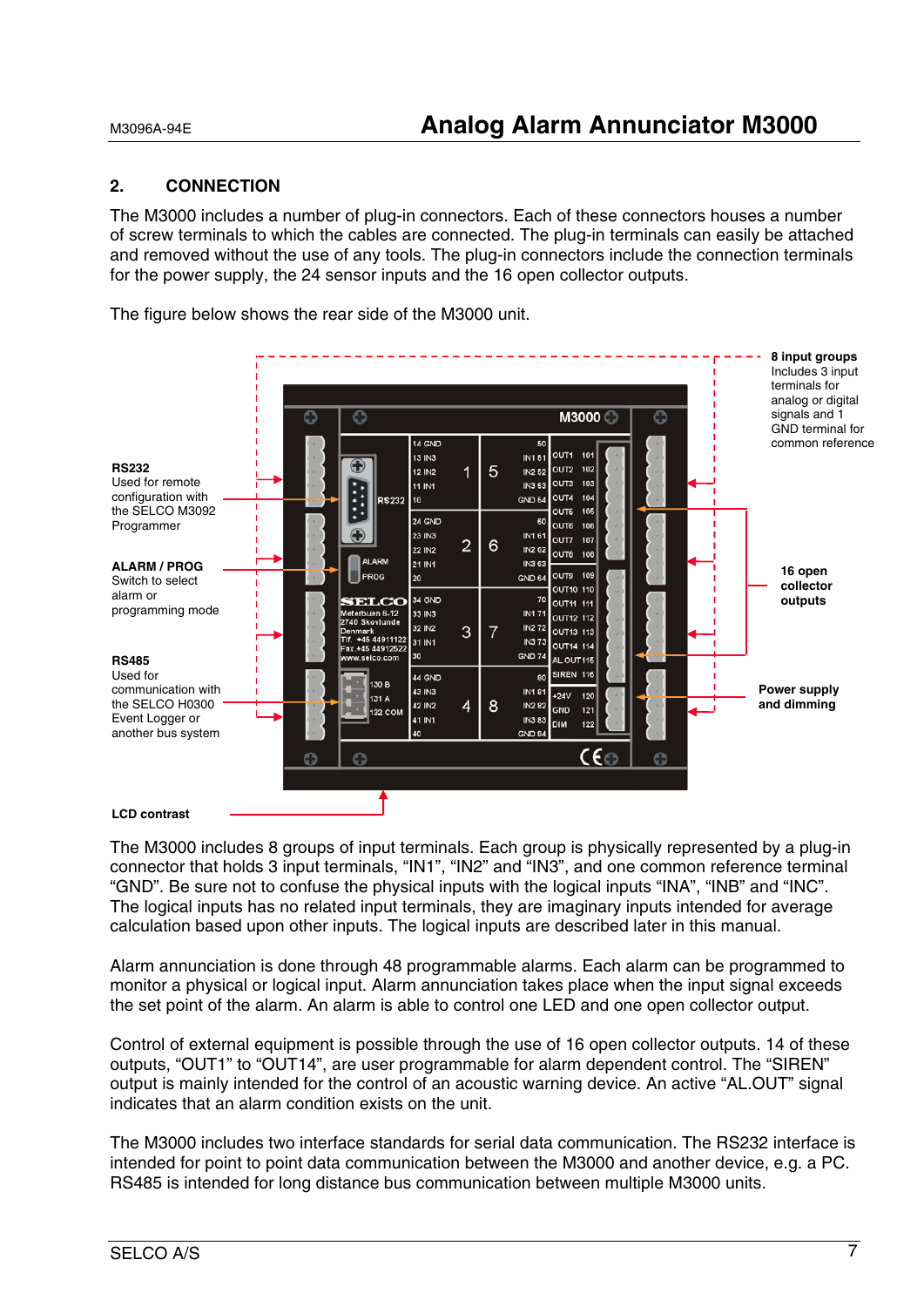### **Analog Alarm Annunciator M3000** M3096A-94E

The small switch on the left side of the rear panel is used to change between program mode and alarm mode. In program mode the functions of the unit can be programmed. Alarm mode is the normal alarm mode. The potentiometer at the bottom behind the front plate provides contrast adjustment for the liquid crystal display (LCD).

#### 2.1 Power Supply

The M3000 requires a supply of +24V DC. The supply wires must be connected between terminal 120 (+24V DC) and terminal 121 (GND). The supply voltage is required to be within the range of +18V DC to +30V DC, this voltage range corresponds to ±30% of the nominal supply voltage. The current consumption from the +24V DC supply is less than 400mA.

The power supply plug-in connector of the M3000 includes 3 terminals, one for +24V DC, one GND reference and one terminal DIM for dimming of the LED's on the front panel of the unit. For dimming purpose a potentiometer of 100k is connected between the terminal 122 (DIM) and terminal 121 (GND).

The connection of the +24V DC supply and the potentiometer for dimming is shown below.



**Important note:** The power supply used for the M3000 and its interface components should be operative and stable under all conditions. The M3000 is in most cases required to be operative at all times - even under a possible "black out" condition.

#### 2.2 Inputs

The M3000 includes a total of 24 inputs. Each of these inputs will accept the connection of one sensor. The sensor can be a PT100 or a thermocouple supplying a current or voltage signal through the use of a standard transmitter. It is also possible to connect a potential free contact to an input. The sensors need not be for temperature, it is in fact possible to connect any sensor that is, in some way, able to provide a DC voltage or current signal.

The input types are 10V DC, 24V DC and 0-20mA. Please note that the voltage on an input terminal is measured according to the common reference of the unit (GND). The supply GND terminal and the group plug-in GND terminals are connected together.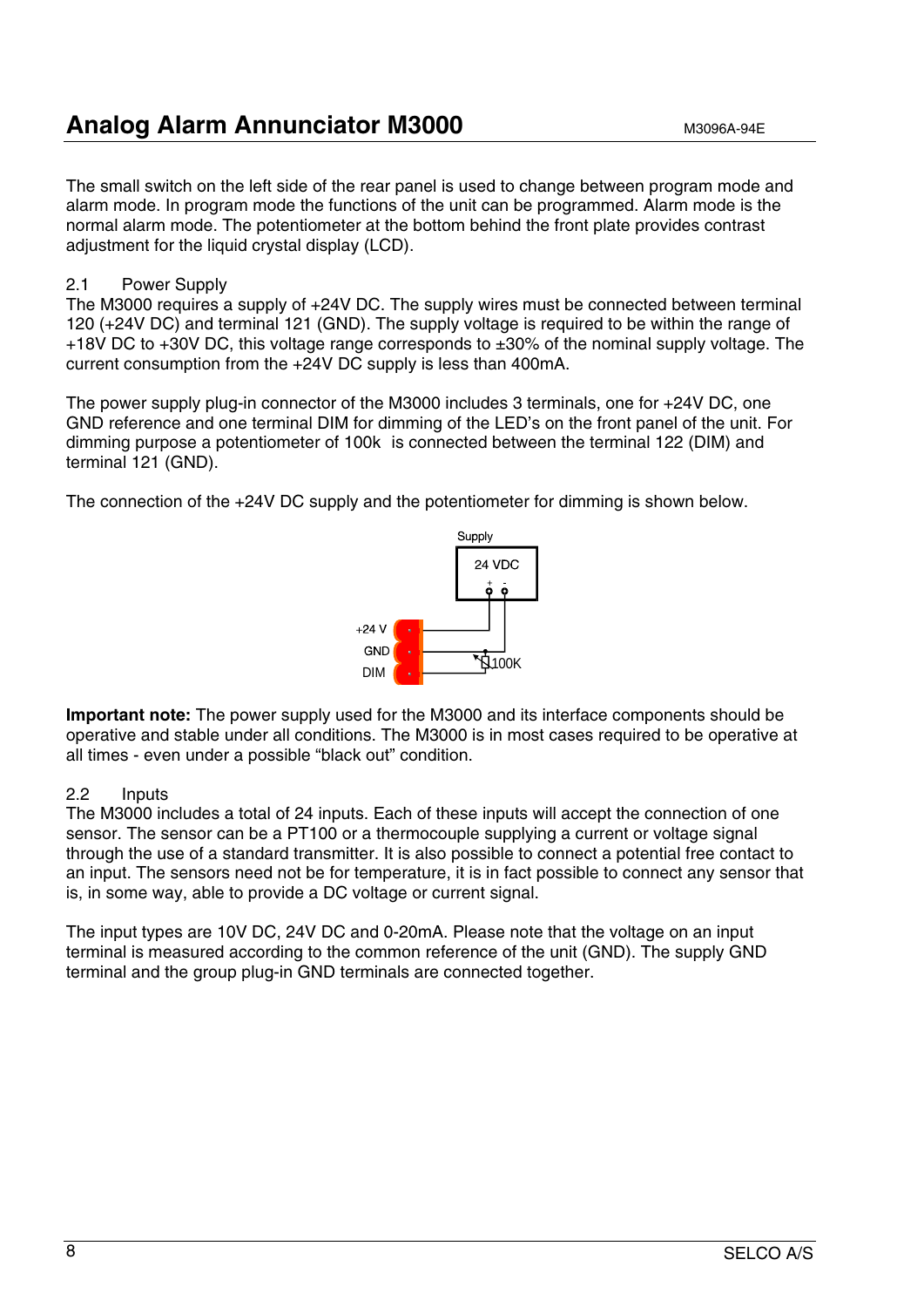#### 2.2.1 Voltage and Current Sources

Below are two examples. These examples show the two most common input configurations. The figure to the left shows the connection of 3 voltage sources supplying a voltage within the range of 10V DC. The figure to the right shows how to connect 3 current sources.



#### 2.2.2 Potential Free Contacts

The M3000 is capable of annunciating digital alarms. In this case the sensor will be some kind of potential free contact. The potential free contact will actually control the connection of a voltage source

The figure below shows 3 potential free contacts on the same input plug-in connector. The reference of the contacts is +24V DC.



#### 2.2.3 Mixed Sensor Types

The previous examples of how to connect different sensors involved a whole input plug-in connector (3 inputs) at one time. However it is also possible to mix the sensor types within an input plug-in connector. Please refer to the example below.



The example above shows 3 different sensors connected to the same input plug-in connector. Input terminal "IN1" is connected to a potential free contact to +24V DC.

Input terminal "IN2" is connected to a current source.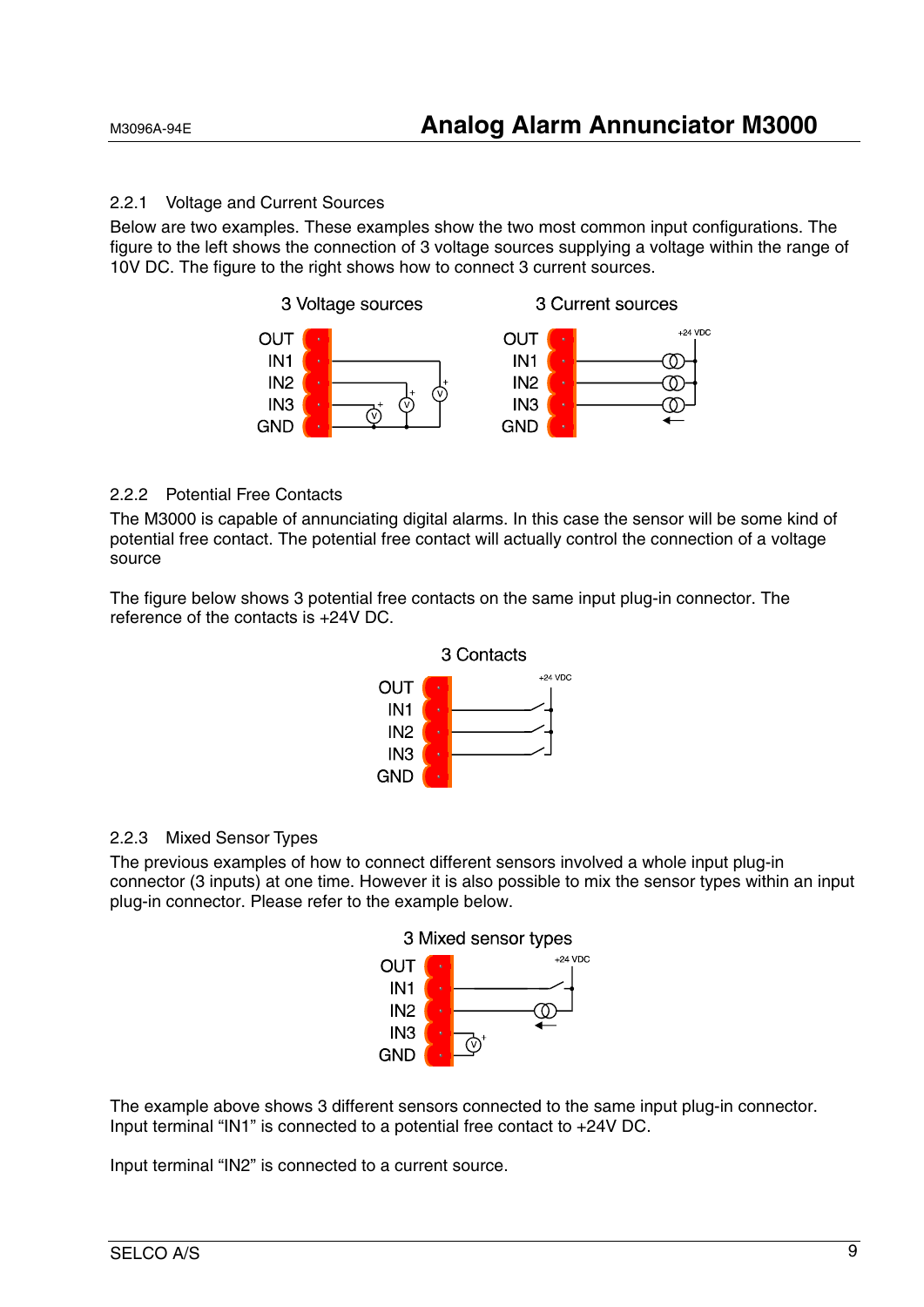### **Analog Alarm Annunciator M3000** M3096A-94E

Input terminal "IN3" is connected directly to a voltage source providing a voltage difference between "IN3" and "GND".

#### 2.2.4 PT100, Thermocouples and Pressure Sensors

Note that there is a wide range of transmitters on the market that provide an output signal of 4 to 20 mA. A transmitter of this type is actually a current source and should be connected as such. An example describing the connection of a Kamstrup-Metro Flex Temp transmitter is shown below. The connection of other 4-20 mA transmitters is similar to this example.



The transmitter snown above works like a current gate. It releases only  $4mA$  at 0 $\degree$ C and 20mA at 100°C.

Two Danish companies that supplies 4-20mA transmitters:

• *Kamstrup A/S* 

*Jacob Knudsens vej 12, DK-8230 Åbyhøj Phone: +45 89 31 76 11 Fax: +45 86 25 65 77* 

• *PR Electronics*

*Lerbakken 10, DK-8410 Rønde Phone: +45 86 37 26 77 Fax: +45 86 37 30 85*

The SELCO PT100 6 Way Transmitter M1500 provides a cost-effective solution and includes 6 current transmitters in one box to be connected to PT 100 resistors. The following diagram shows the connections of the M1500.

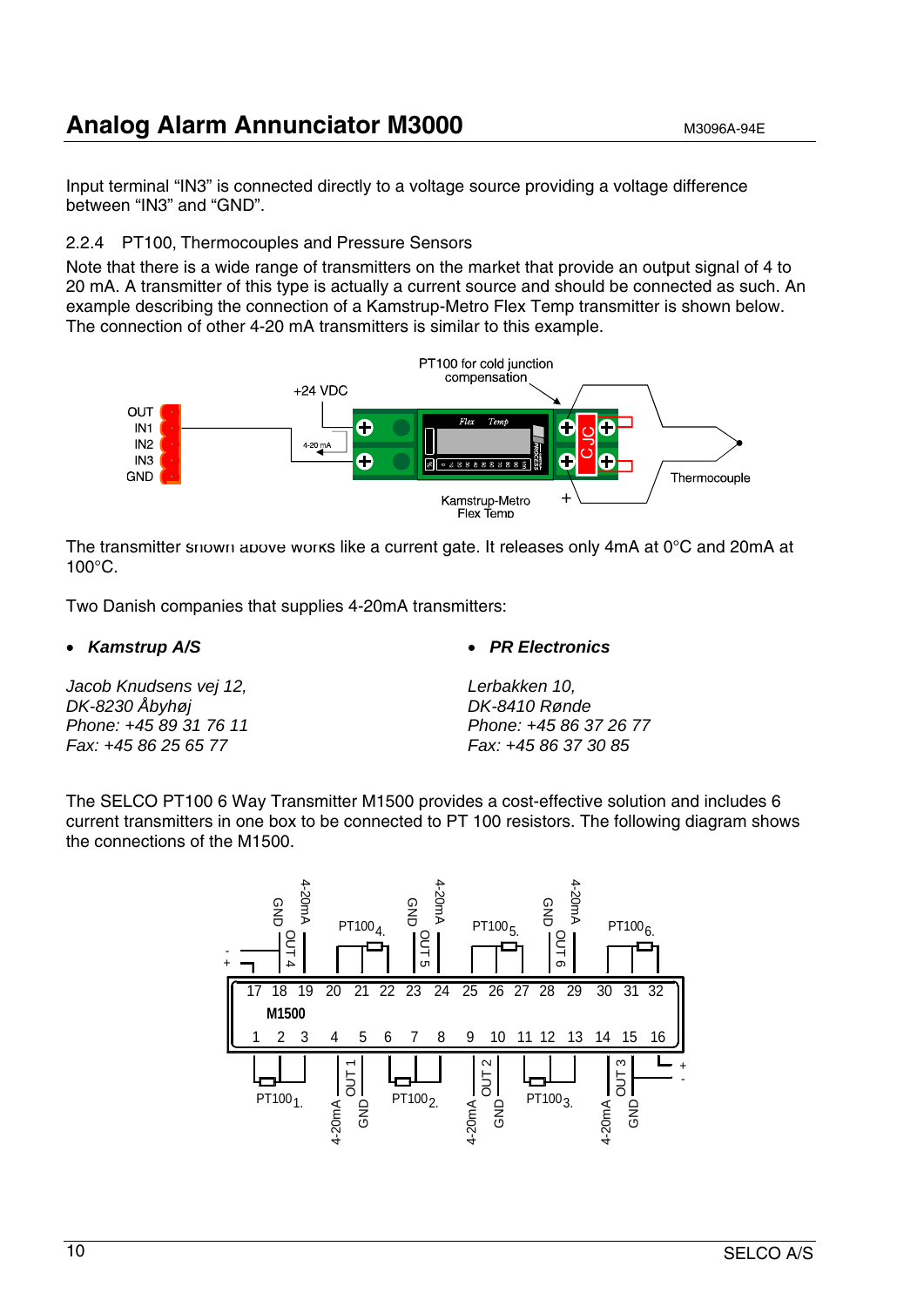The example below shows connections to one input group of M3000. For more details see separate data sheet M1595.



#### **2.3 Open Collector Outputs**

The M3000 includes a total of 16 open collector outputs. Each output is capable of driving an external LED or a relay. One output will indicate that an alarm is present on the M3000 and another output is mainly intended for siren control. The remaining 14 open collector outputs can be used for group alarms or alarm dependent control of external equipment. Open collector outputs are digital outputs that are either on or off.

#### 2.3.1 AL.OUT

The "AL.OUT" (115) output is an open collector output. Like all other open collector outputs, this output is at GND level when active and at +24V DC level when inactive. The "AL.OUT" output is active as long as one or more alarms are present on the M3000. If alarms are already present on the unit when a new alarm is annunciated, the output is briefly deactivated for about 500 ms to indicate the annunciation of a new alarm.

#### 2.3.2 SIREN

The terminal marked "SIREN" (116) is an open collector output intended for controlling an acoustic warning device. This output is activated to annunciate a new alarm. The output is deactivated by the first press of the "C" key, located on the M3000 front plate. Output is at GND level when active, and at +24V DC level when inactive.

The figure below shows how to connect a relay for control of the siren. The relay is shown in its deenergized state.



#### 2.3.3 OUT1 - OUT14

The M3000 includes 14 open collector outputs intended for general use. These outputs can be programmed to activate upon annunciation of any one of the 48 alarms that the M3000 includes.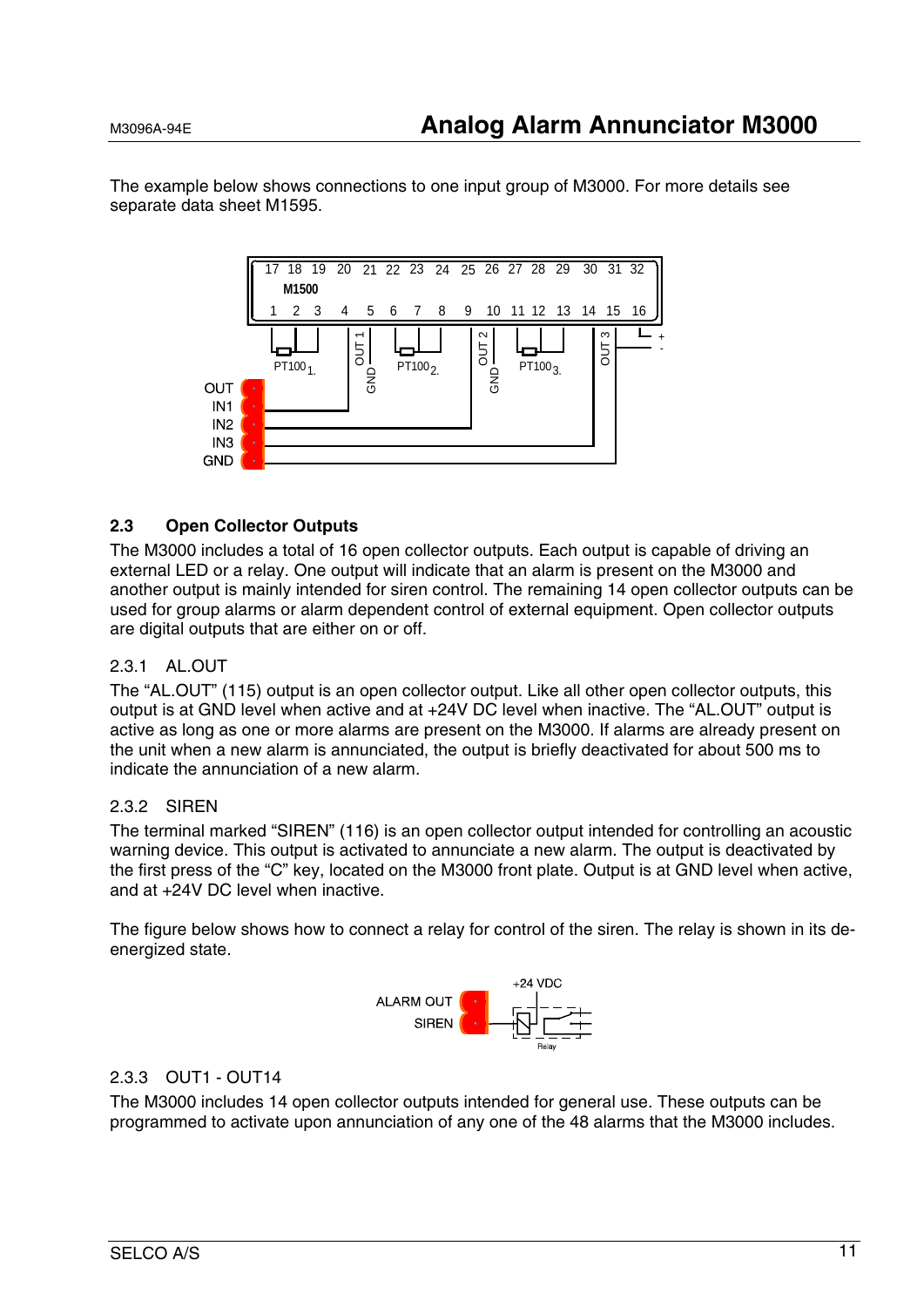An output is activated together with the annunciation of the controlling alarm. The output will stay active until the operator acknowledges the alarm from the M3000 keyboard. Second press of the "C" key will deactivate the output.

An output will operate according to an "OR" function if controlled by more than one alarm. This means that an output will be active if either one of the controlling alarms is active.

The figure below gives an example of how to indicate the state of output 3 and 5 on two remote LED's. Normally the outputs are intended for driving relays.



The open collector output "AL.OUT" can be used to signal the appearance of multiple alarms controlling the same output.

An open collector output will not drive anything. It works only as an electronic contact to GND.

#### **3. CONFIGURATION**

The configuration of the M3000 unit consists of a number of parameters that describe the set-up of the 24 physical inputs, the 24 logical inputs and the 48 alarms.

The configuration of a physical or logical input includes parameters that describe the expected signal type and range, the unit of measurement and the relationship between the input signal, in volt or ampere, and the measurement in °C, kW or whatever unit that is to be measured. On top of this the logical inputs have one additional parameter with 12 cells that holds references to the inputs that takes part in the average calculation performed by the logical input.

The configuration of an alarm includes parameters that describe the reference of the input, to which the alarm has been assigned, a set point (fixed or dynamic) that defines the level of alarm annunciation, a delay and references to the LED and open collector output that are to be activated in order to annunciate the alarm. A 10 character user defined text string holds the description of the alarm.

The parameters of the configuration must be adjusted before the unit can be put into operation. Note that it is only necessary to adjust the parameters of the active inputs and alarms. Inputs having no connection to a sensor should be disabled by setting the input type parameter to "Off". Alarms that are not in use should have their input reference parameter set to "Off" as well.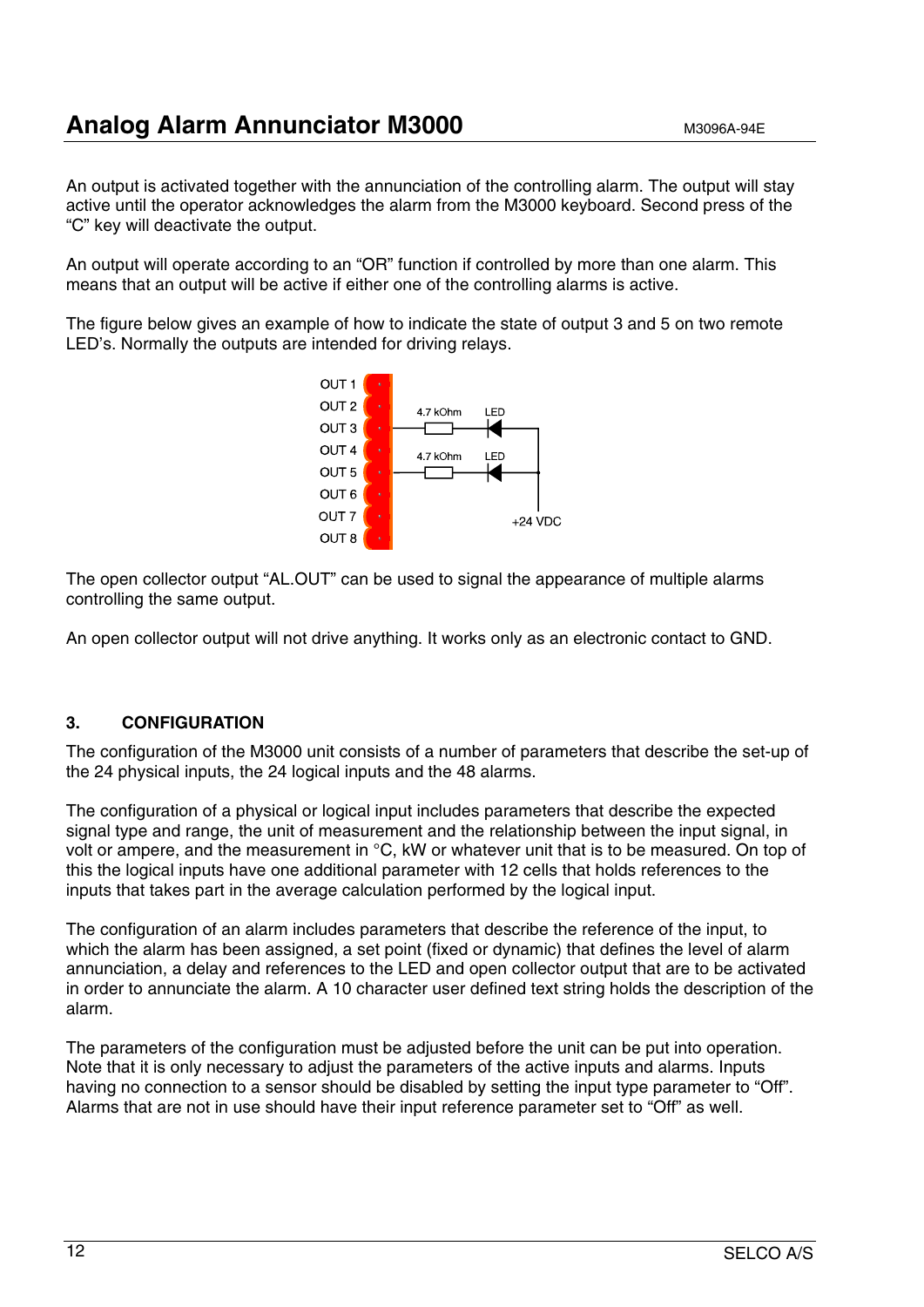The configuration parameters are stored inside a non-volatile memory circuit (an E²PROM) located inside the unit. The non-volatile memory is kept intact - even if power supply is disconnected for a long period.

It is possible to program the configuration of the M3000 in two different ways. The first way is to enter the configuration parameters directly from the front plate keyboard of the M3000. This method is also referred to as "LCD programming". During LCD programming, the configuration parameters are displayed in the liquid crystal display while the operator is allowed to alter the state of each parameter. The other way is to program the M3000 through the unit RS232 interface.

**Important note:** The switch located on the rear left side of the M3000 must be in program mode ("PROG") to allow programming from either the keyboard and/or the RS232 interface.

The procedure of LCD programming is much like the programming procedures that you might already know from VCRs, televisions and other microprocessor based products. The operator is able to move around between the configuration parameters through the use of a selection key. Each parameter of the configuration can be modified by toggling, or by simply entering the new value from the numeric keys of the unit keyboard.

RS232 programming involves the use of a standard PC with Windows 95, Windows 98, Windows 2000 or Windows XP operation system. SELCO has developed a user-friendly application called the M3092 Programmer. This application enables the operator to program the M3000 through use of the built-in RS232 interface. The parameters are entered in very much the same way as in a Microsoft Excel Spreadsheet. This method of programming is ideal for setting up a M3000 from scratch. The SELCO M3092 Programmer is validating all data that is entered, and all the configuration parameters can be modified in the program. The configuration can be stored on disk and it can be printed out for documentation. The data can also be exported to Excel.

Sensors are connected to the M3000 unit through the input terminals included in the 8 plug-in connectors located at the rear side of the unit. Each of the 8 input plug-in connectors is referred to as a "group". Each group includes 3 input terminals named "IN1", "IN2" and "IN3", and one common reference terminal named "GND".

As mentioned earlier, a group refers directly to the 3 inputs located in an input plug-in connector. Note however that each of the 3 physical inputs located in a group can be used with different types of sensors.

Seen from a configuration point of view, each group also includes 3 logical inputs and 6 alarms.

The logical inputs are configured like the physical inputs but they have no related input terminal. The logical inputs are used to do average calculations from up to 12 physical or logical inputs.

Each of the 6 alarms refers directly to a physical or logical input. The input does not have to be within the same group as the alarm. It is possible to assign all 48 alarms to the same input.

Normally one would assign between one and 4 alarms to one input, two alarms would give every one of the 24 physical inputs one low and one high level alarm.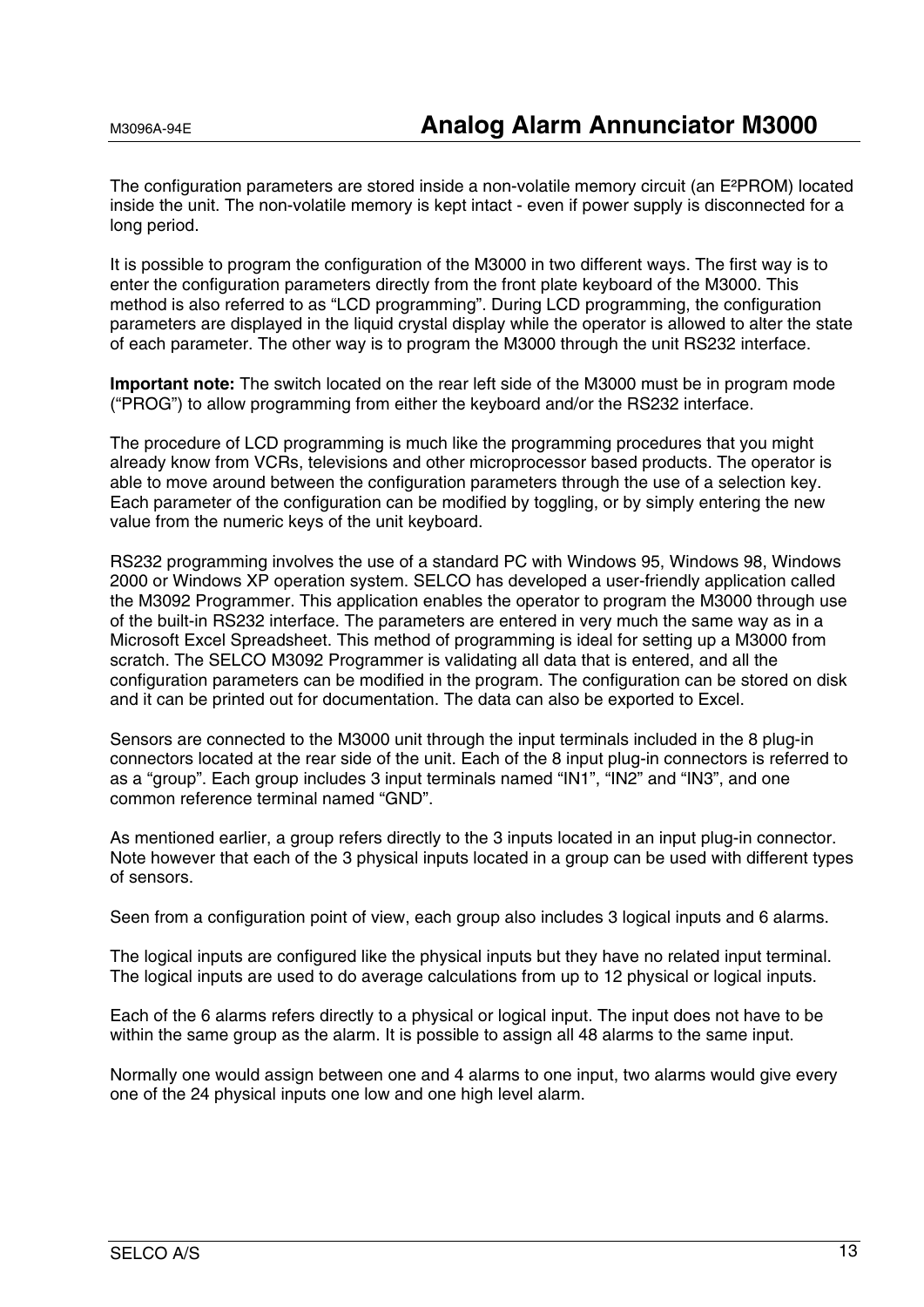#### **3.1 Physical Input**

The parameters included in the configuration of a physical input are described below. The table shows the parameters of the 3 physical inputs encapsulated in one group.

| Inp:  | $InpTp$ : | LCDU:  | InpLo: | LCDLo: | InpUp: | LCDUp: | Misc: |
|-------|-----------|--------|--------|--------|--------|--------|-------|
| Inp:1 | 20 mA     | $\sim$ |        |        | 20     | 600    |       |
| Inp:2 | 10 V      | kW     |        |        | 10     | 25     |       |
| Inp:3 | 24 V      | V DC   |        |        | 24     | 24     | U     |

#### 3.1.1 Input Type

The "InpTp" parameter defines both the type of input signal and the expected maximum range of that signal. The range defined by the "InpTp" parameter must cover the expected range of the signal provided by the sensor connected to the input. Example: "InpTp" should be set to 20 mA in order to accept the connection of a 4-20 mA transmitter. Setting this parameter to "Off" will completely disable the physical input.

#### 3.1.2 LCD Unit

This parameter defines the unit of measurement. The parameter holds a combination of 4 characters. The selection of these 4 characters will not affect the operation of the M3000 in any way, the contents of the "LCDU" parameter is only used for indication in the display.

Example, likely LCD units: "°C", "°F", "Volt" and "kW".

#### 3.1.3 Input Lower Reference

Defines the lower reference value of the input signal. The "InpLo" parameter is used together with the "LCDLo" parameter to form the relation between the actual input signal, in voltage or current, and the measured value expressed in the unit defined by the LCD unit parameter.

Example, consider the following parameter set-up:

InpTp: 20 mA LCDU: ˚C InpLo: 4 LCDLo: 0

This will tell the M3000 that a current signal between 0 and 20 mA is expected at the input terminal and that the desired unit of measurement is degrees Celsius, indicated by the "˚C" in the LCD unit parameter. The parameters "InpLo" and "LCDLo" indicate that 4 mA on the input should be translated to 0 C in the LCD.

#### 3.1.4 LCD Lower Reference

This parameter holds the low reference point of the measured value and defines a low reference relation together with the "InpLo" parameter. Please refer to the prior explanation of the "InpLo" parameter for further details.

#### 3.1.5 Input Upper Reference

The "InpUp" parameter defines the upper reference point of the input signal. As with the lower reference, the upper reference is used to form a relation between the actual input signal, in voltage or current, and the measured value expressed in the unit defined by the LCD unit parameter.

Example, consider the following parameter set-up: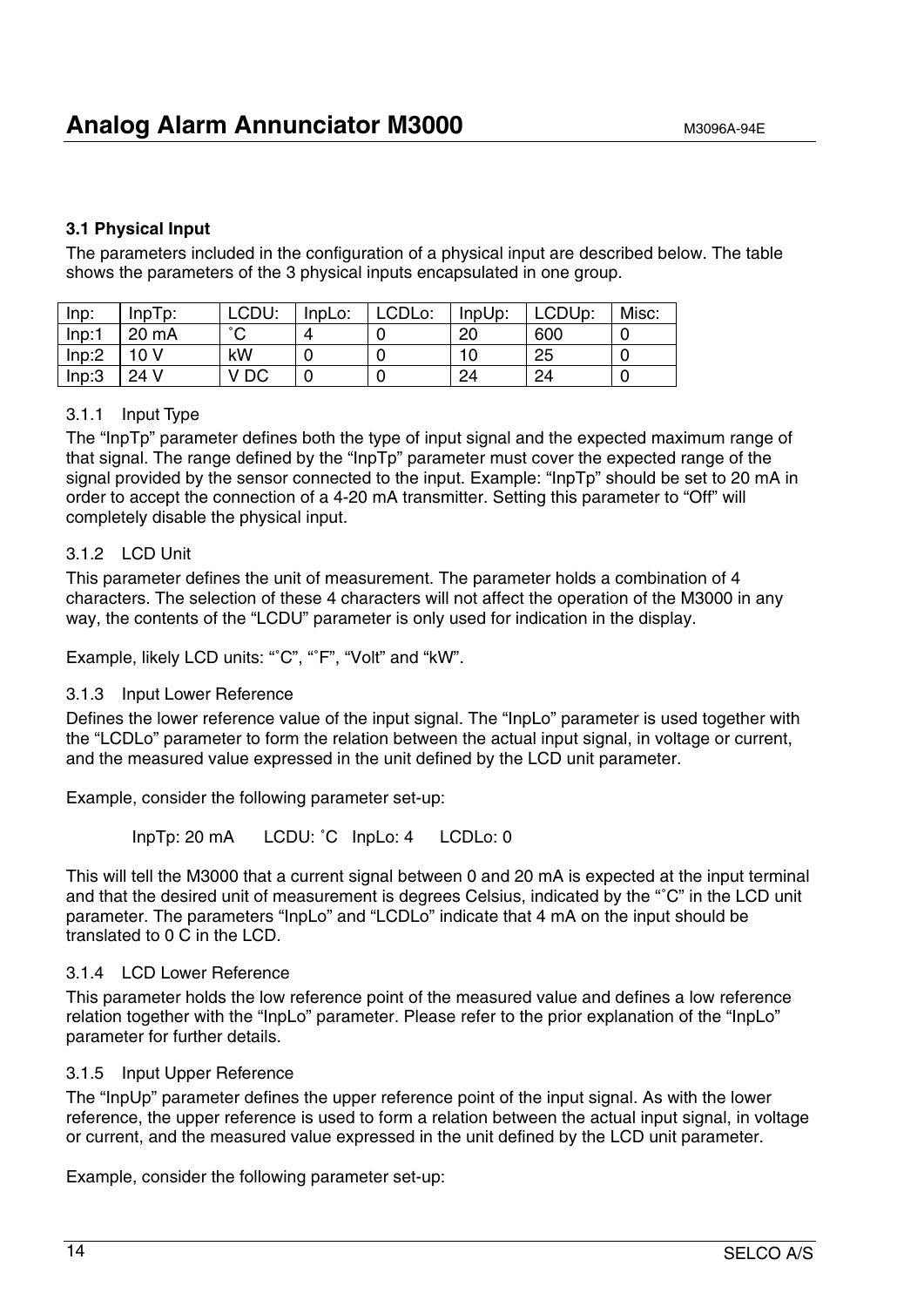InpTp: 20 mA LCDU: ˚C InpUp: 20 LCDUp: 600

The above configuration will inform the M3000 that a current signal is expected on the input. The combination of the "InpUp" and "LCDUp" parameters forms the relation, 20 mA measured on the input should bring the M3000 to show 600˚C in the LCD. Please refer to the description of the "InpLo" parameters as well.

#### 3.1.6 LCD Upper Reference

Defines the upper reference point of the measured value. This parameter works together with the "InpUp" parameter to define a relation. Please refer to the above description on the other reference points.

#### 3.1.7 Miscellaneous

This parameter is intended for future use. At present the value has no affect on the operation of the unit.

#### **3.2 Logical Input**

The parameters included in the configuration of a logical input are described below. The table shows the parameters of the 3 logical inputs encapsulated in one group. Logical inputs are used and referred to like physical inputs, but a logical input has no related input terminal. Logical inputs are used to represent the average of the measurements collected from up to 12 other physical or logical inputs.

| $lnp$ : | InpTo: | LCDU: | InpLo: | LCDLo: | InpUp: | LCDUp: | Misc: | Avrg: |
|---------|--------|-------|--------|--------|--------|--------|-------|-------|
| Inp:A   | 20 mA  |       |        |        | 20     | 600    |       |       |
| Inp:B   | 10 V   | kW    |        |        | 10     | 25     |       | 022   |
| Inp:C   | 24 V   | DC    |        |        | 24     | 24     |       | Off   |

Please turn to the pervious description of the physical input parameters for an explanation of the following parameters also included in the configuration of each logical input:

InpTp, LCDU, InpLo, LCDLo, InpUp, LCDUp and Misc

These parameters should always have the exact same value as the inputs included in the average calculation performed by the logical input.

#### 3.2.1 Average Calculation

The very reason for the existence of the logical inputs is the need for average calculation. One logical input will perform an imaginary measurement that will correspond to the average of the measurements from up to 12 physical or logical inputs.

Each of 12 input references can point to any physical or logical input. Input references that are not required must be set to "Off" using the "C" key. In the example above "01 11" means that reference # 01 points to group 1 input 1 (11). "02 21" means that reference # 02 points to group 2 input 1 (21). "07 Off" means that reference # 07 are not used and therefore set to "Off".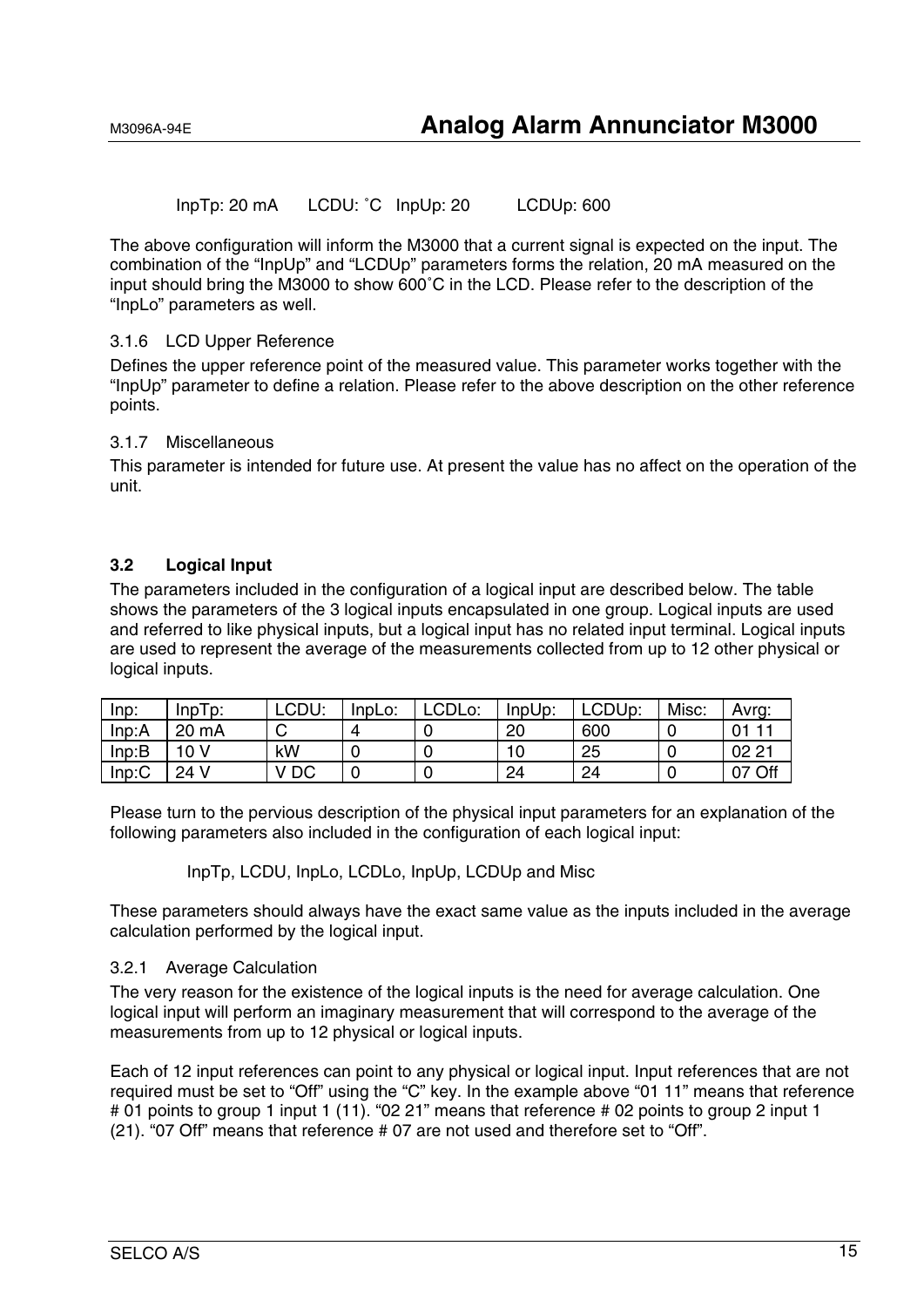### **Analog Alarm Annunciator M3000** M3096A-94E

**Important note:** It is very important that all inputs referred to by the average parameter have compliant parameter values assigned. The logical input itself must also comply with this rule. Failing to do so may impose a significant error on result returned by the average calculation.

The average calculation of a logical input can be described by the formula below:

$$
Average \frac{N}{N_n}
$$
\n
$$
Average \frac{n \frac{1}{N}}{N}
$$

The variable "Average" represents the measurement on the logical input. "N" is the number of physical and logical inputs that takes part in the average calculation (max. 12). "IN "is the measurement of each physical or logical input. Note that the measurement of the logical input equals the sum of all input measurement divided by the number of measurements.

Example, consider one diesel engine with 12 cylinders. The temperature measurement on each cylinder could be picked up through 12 physical inputs. A logical input might then be used to "measure" the average temperature on all 12 cylinders. It is also possible to use the average temperature as a dynamic set point for one or more alarms.

#### **3.3 Alarm**

The parameters included in the configuration of an alarm are described below. The table shows the parameters of the 6 alarms encapsulated in a group.

| Alr:  | $InpRf$ : | Set:     | Text:          | Delay:            | LE              | Outp: | Flags:   |
|-------|-----------|----------|----------------|-------------------|-----------------|-------|----------|
|       |           |          |                |                   | D:              |       |          |
| Alr:1 | 11        | < 0      | Freezing       | 100 x 10 ms       | L <sub>01</sub> | O01   | 00000000 |
| Air:2 | 11        | >100     | <b>Boiling</b> | 100 x 10 ms       | L <sub>01</sub> | O01   | 00000000 |
| Alr:3 | 21        | < 10     | Low press      | 30 x 10 ms        | L <sub>02</sub> | O02   | 00000000 |
| Alr:4 | 22        | >10      | High press     | 30 x 10 ms        | L <sub>03</sub> | O02   | 00000000 |
| Alr:5 | 31        | >1000    | Overload       | $10 \times 1$ min | L14             | Off   | 00000000 |
| Alr:6 | 32        | $< 1A30$ | Average        | $15 \times 1$ s   | L15             | Off   | 00000000 |

#### 3.3.1 Input Reference

The "InpRf" parameter holds the reference to the input to which the alarm has been assigned. The "InpRf" parameter includes two decimals, the first decimal holds the number of the group, and the last decimal holds the number of the input.

Example: An input reference of "31" indicates a reference to input 1 (IN1) of group 3. Set this parameter to "Off" to disable the alarm.

#### 3.3.2 Set Point

The "Set" parameter defines the set point of the alarm. The set point describes the level and area of alarm condition relative to the measured value. The set point is always expressed in the unit indicated by the LCD unit parameter of the surveyed input.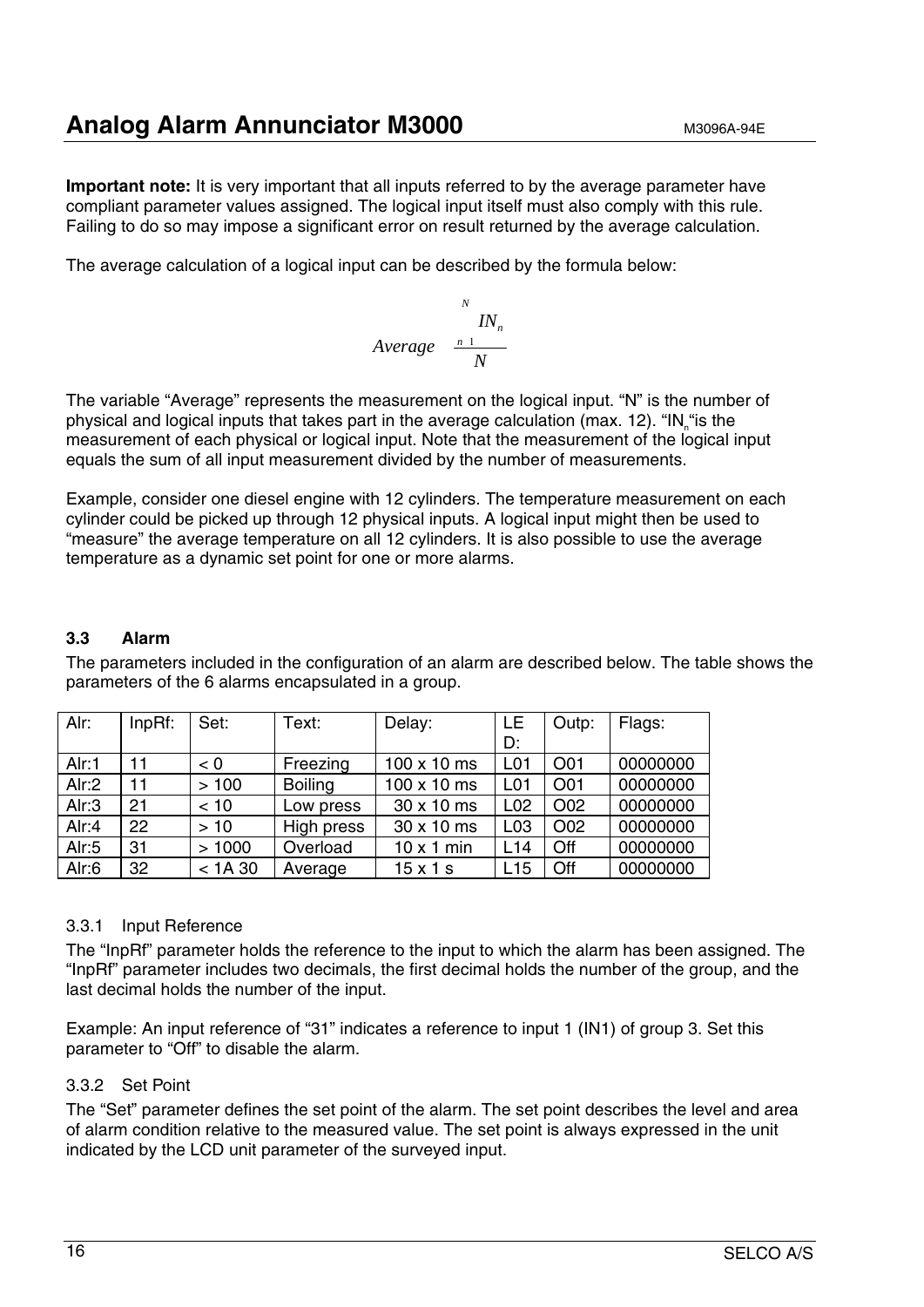The set point parameter consists of an operator, a sign and a value. In some cases the sign is replaced by a logical input reference.

The set point value can be a fixed value (e.g. a fixed temperature) or a dynamic reference with a plus/minus offset. The average calculated by a logical input can be used as a dynamic set point. The fixed valued used together with a dynamic reference indicates a plus/minus offset from the measurement of the dynamic reference. In the example above for alarm 6 "1A" is the dynamic reference and "30" is the plus/minus offset. The operator "<" will be disregarded in this case.

The function of a fixed set point is quite simple. The alarm is annunciated when the measurement of the related input passes above or below the set point.

Input > fixed set point => Alarm or Input < fixed set point => Alarm

The matter gets a little bit more complicated with the dynamic set point. The figure below shows the relation between the dynamic set point (the logical input) and the plus/minus offset.



The middle line in the above figure describes the dynamic set point. Note that the level of the set point changes over time. It simply follows the measurement of the related logical input. The two lines above and beneath the dynamic set point are the offsets. The offsets define the actual alarm levels in relation to the dynamic set point. Alarm condition exists if the measurement of the related input passes above the upper offset or below the lower offset. The measurement of the related input is indicated by the dotted line.

Note that the related input is not included in the average, as this would influence the average value in an unwanted manner for such applications.

#### 3.3.3 LCD Description

This parameter holds a 10 character text that is shown on the LCD together with the actual measurement and the alarm set point. The alarm text is only used for indication and the choice of characters will not affect the operation of the M3000 in any way.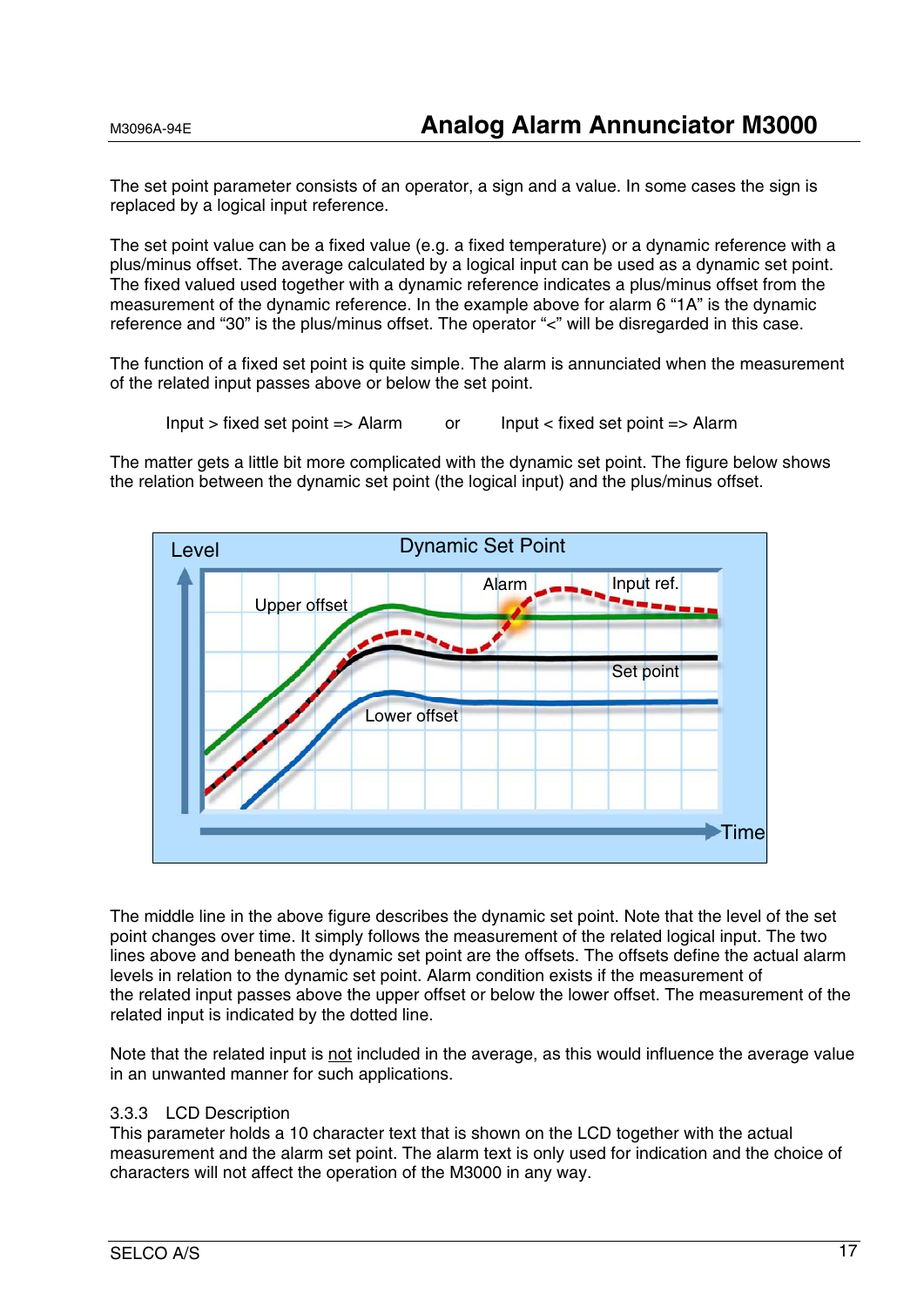#### 3.3.4 Delay

The alarm delay parameter can be used to prevent small spikes in the related input signal from activating the alarm. Long alarm delays are useful for preventing frequent annunciation of less essential alarms. An alarm condition will exist when the input signal has exceeded the alarm set point for a time period longer than the time specified by the delay parameters. The alarm delay consists of a time value and a multiplication factor.

**Important note:** It is very important that the smallest possible factor is selected to form the delay. The factor will represent the resolution of the timer that operates the delay. A 10 seconds delay should be made from a time value of 100 and a multiplication factor of 100 ms. Selecting a time value of 1 and a multiplication factor of 10 seconds would result in a less accurate delay function. The time value should normally be between 10 and 100. When using the M3092 M-Programmer it is not necessary to worry about time value and multiplication factor. The delay should just be entered in seconds and the program will take care of the rest. *The minimum delay is 300 ms.* 

An alarm will be annunciated once the level defined by the alarm set point has been continuously ex- or subceeded for the time defined by the alarm delay.

#### 3.3.5 LED

The "LED" parameter holds a reference to the LED that is to be activated upon alarm condition. Any of the 24 LED's located on the unit front plate can be activated to visual annunciation of an alarm, and one or more alarms can use the same LED for indication. Setting this parameter to "Off" will disable LED indication for the alarm.

#### 3.3.6 Output

Setting the "Outp" parameter will enable to unit to activate one of the 14 open collector outputs upon alarm condition. The output can be used to control external lamps or relays. The "Outp" parameter should be set to "Off" when no external control is required.

#### 3.3.7 Flags

The 8 bits of the "Flags" parameter control specific alarm related functions. The 8 bits work like 8 programming contacts. A "contact" is on when the bit is set to one and the "contact" if off when a bit is set to zero. The bits of the "Flags" parameter are numbered from 0 to 7; number 0 is the bit furthest to the right.

#### 3.3.7.1 Block

Bit number 7, the first bit from the left, represents the status of the alarm block function. The related alarm will be blocked by the block control input when this bit is set to "1". Input terminal one of group 8 can be configured to operate as the block control input. Please refer to the description of the low level configuration.

Example: Most pressure alarms from an engine must be blocked until the engine has reached normal revolutions. Without blocking the M3000 will report pressure alarm while the engine is off duty (not running).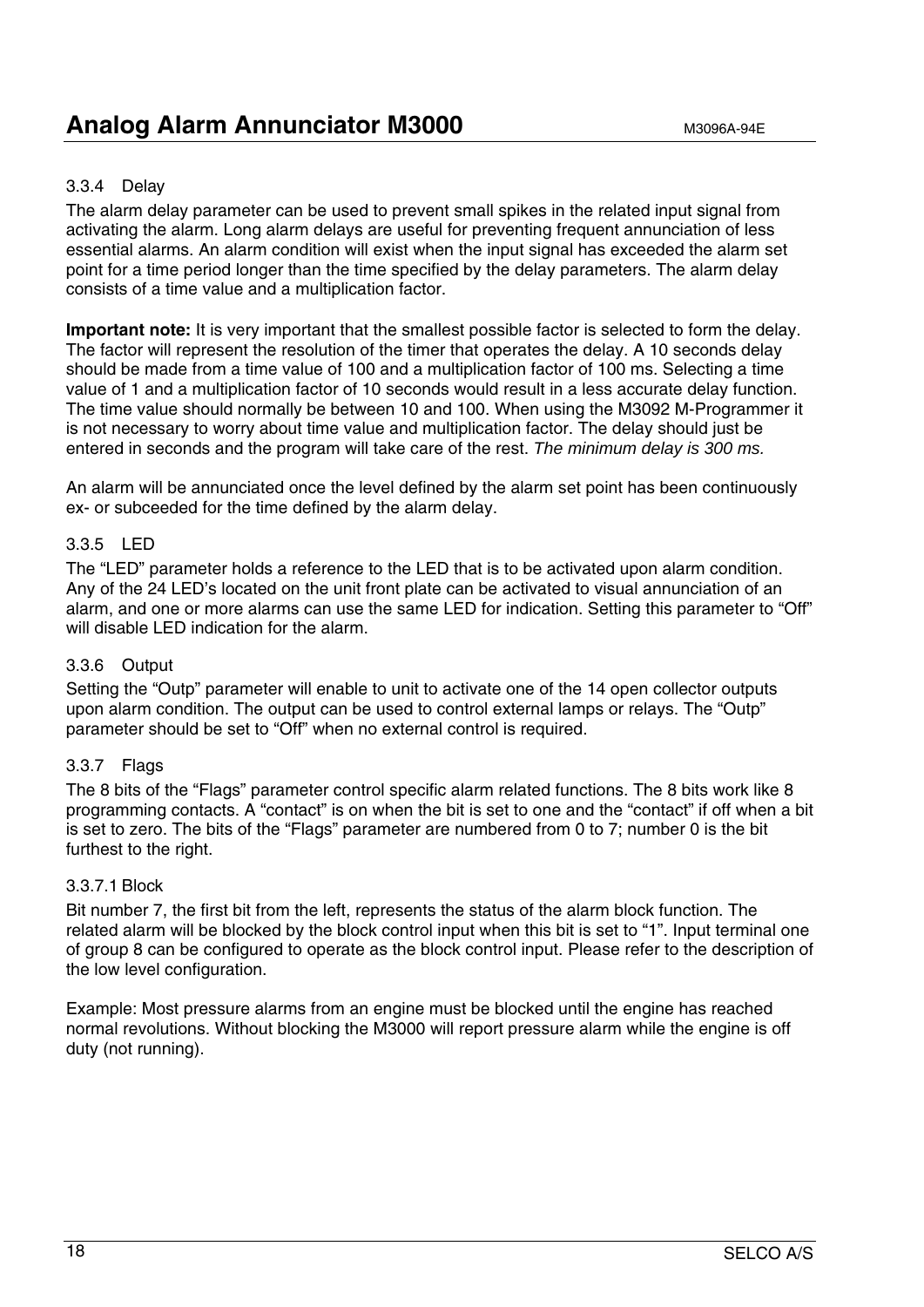#### 3.3.7.2 Control Mode

Bit number 6, the second bit from the left, represents the status of the alarm control mode. The alarm will be in control mode when bit number 6 is set to "1". Control mode is intended for level dependent control of external equipment. External equipment can be connected to the 14 open collector outputs of the M3000.

In normal alarm mode the open collector output (if any) of the alarm will be activated on alarm condition, the LED (if any) of the alarm will be flashing and the two common collector outputs "AL.OUT" and "SIREN" will be activated. The alarms will stay active until the operator acknowledges the alarms from the M3000 keyboard or until the remote reset function is used.

In control mode the open collector outputs are used for level dependent control of external equipment. The outputs are not considered as alarm outputs, only as control outputs. In control mode no reset is needed to disable the LED and the open collector control output, when the condition for the control signal no longer exists. The two common open collector outputs "AL.OUT" and "SIREN" are not activated in control mode.

The LEDs controlled by "alarms" in control mode will not flash, they will have steady light for "alarm" condition (exceeded set point), and no light for normal condition.

Control mode can be used for switching on and off heating, via one of the open collector outputs, depending on the actual temperature. The heating will be switched on, once the temperature drops below a pre-set level, and it will be switched off again when the temperature is back at the pre-set level.

A delay on the "alarm" can be used as a kind of hysteresis in order to prevent frequent toggling between heating on and off.

#### 3.3.7.3 Hysteresis Mode

This section describes the hysteresis function of the M3000. This function is available in the M3000, if it has an EPROM date of 040101 (4 January 2001) or younger.

The hysteresis function is typically used for "alarms" in control mode (see previous section) to switch on and off external equipment at a pre-set level with an adjustable hysteresis.

The hysteresis for an "alarm" is enabled by setting bit number 5 (third bit from the left) of the "Flags" parameter for the "alarm" to 1. Setting it to 0 will switch off the hysteresis mode

**Example:** We want to switch on heating when temperature drops below 57°C and switch it off again when the temperature is above 63°C. That means we want to switch on and off at 60°C with a hysteresis of ±3°C.

The actual hysteresis should be entered in percent as a General Parameter using the SELCO M3092 M-Programmer or from the keyboard as described in the description of the low level configuration.

In our case where we use a 4-20mA, 0-100°C transmitter at the input, 3°C is equal 0.6mA. The 0.6mA is equal 2.4% of the full-scale level 20mA.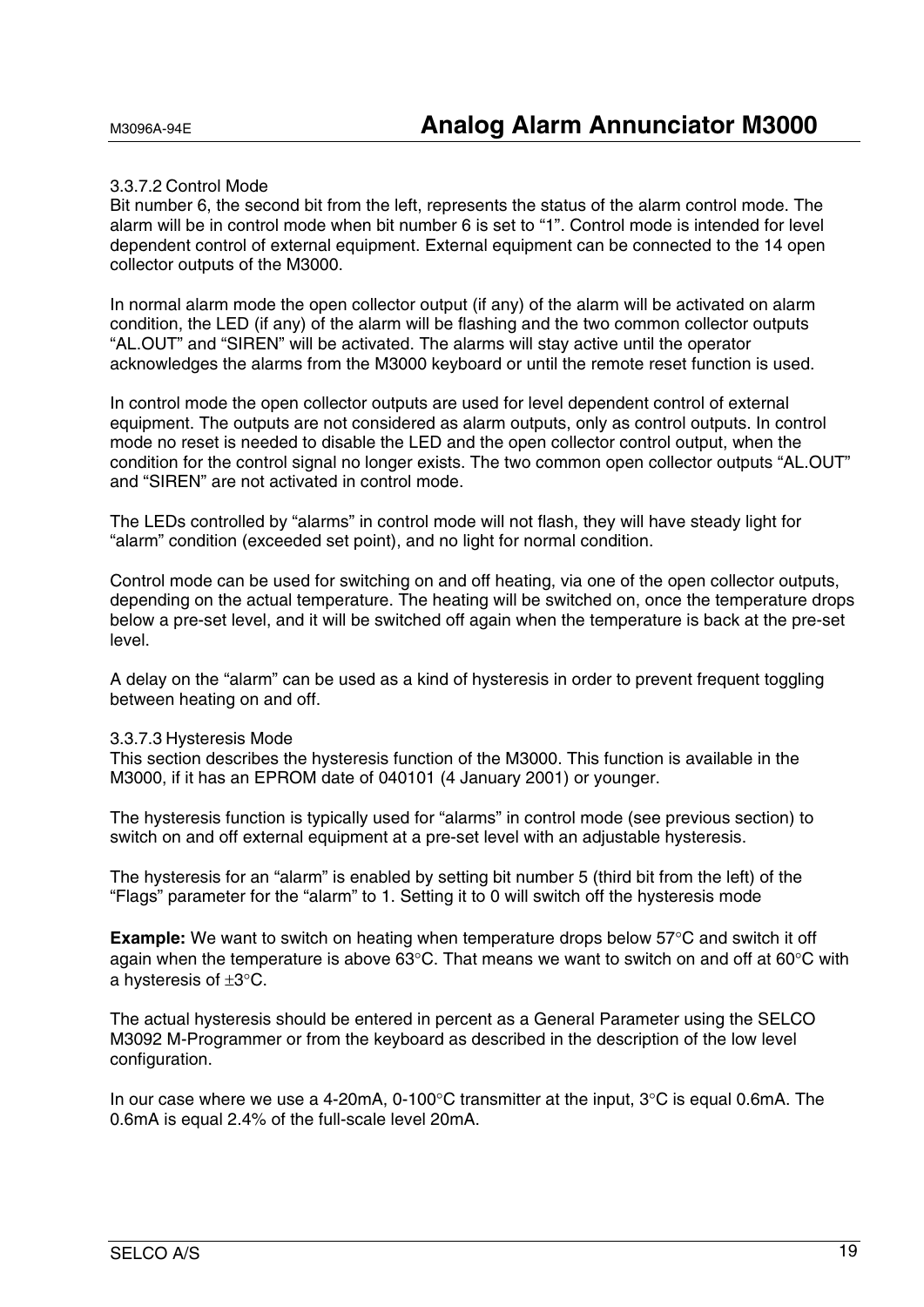### **Analog Alarm Annunciator M3000** M3096A-94E

Hysteresis mode is enabled for all "alarms" where this hysteresis is wanted by setting bit number 5 of the "Flags" parameter to 1. "Alarms" set into hysteresis mode will now have a hysteresis of the entered value  $(\pm 2.4\%$  of full-scale level in the above example).

#### **4. OPERATION**

The M3000 unit is operated from the front plate keyboard. Some of the keys included in the keyboard layout have different meaning depending on the operational state of the unit. Generally the unit can be in one of two different operational states; alarm surveillance mode or programming mode. Please make sure that the correct mode is selected on the switch at the rear side of the unit.

#### **4.1 Keyboard Dialog**

The figure below shows the various functions available through use of the unit keyboard.

#### **Mode Selector Alarm selector &**  Used to switch between modes. During **parameter toggle** alarm indication mode this key toggles While in alarm indication mode the indication between normal alarm these two keys are used to M M3000  $\ddot{\mathbf{r}}$ description and physical voltage or select an alarm for indication in current measurements. the LCD. The arrow keys will **ALARM ANNUNCIATOR**  $\ddot{\phantom{a}}$  $\ddot{\rm c}$ toggle the value of any multiple **Master reset, LCD test &**  choice parameter during **parameter selector** programming mode. Stops the siren and performs master reset during normal alarm mode. Used Diesel 2 Diesel 1 for lamp test after pressing the "M" key HT. Exhaust gas cyl. 1 HT. Exhaust gas cyl. 1 in normal alarm indication mode. Used HT. Exhaust gas cvl. 2 HT. Exhaust gas cvl. 2 for parameter selection during HT. Exhaust gas cyl. 3 HT. Exhaust gas cyl. 3 programming mode. HT. Exhaust gas cvl. 4 HT. Exhaust gas cvl. 4 **Numeric keys** HT. Exhaust gas cyl. 5 HT. Exhaust gas cyl. 5 While in normal alarm indication mode **Backspace** HT. Exhaust ras cvl. 6 HT. Exhaust ras cvl. 6 the keys are used to toggle between Acts as a backspace key while **HT. Turbo inlet** HT. Turbo inlet the alarms represented by the nearby programming mode is active. LEDs for indication in the LCD. Used HT. Turbo outlet HT. Turbo outlet for entering numeric data into value **HT. Cooling water** HT. Cooling water **Operator selector** parameters during programming HL. Engine revolutions HL. Engine revolutions While in programming mode the mode. LL. Fuel reserve LL. Fuel reserve key will toggle between Description covers the keys to the right sign/operator and value while LL, Reserve power LL. Reserve powe as well. editing numeric data.M3000 **SELCO**

#### 4.1.1 Siren Deactivation

The siren is activated together with every new alarm annunciated on the M3000. Alarms not controlling a LED or an open collector output are only indicated on the LCD, these alarms will also cause the siren output to energize. The siren is stopped by the first press on the "C" key of the M3000 keyboard.

#### 4.1.2 LED Reset

Each of the 48 alarms of the M3000 can be programmed to control one of the 24 LEDs located on the front plate. A LED will start flashing once the controlling alarm is annunciated. A flashing LED indicates a new alarm that needs acknowledgment.

First press on the "C" key will stop the siren, second press will acknowledge the LED and change the flashing to steady light, and the third press will turn off the LED providing the alarm set point is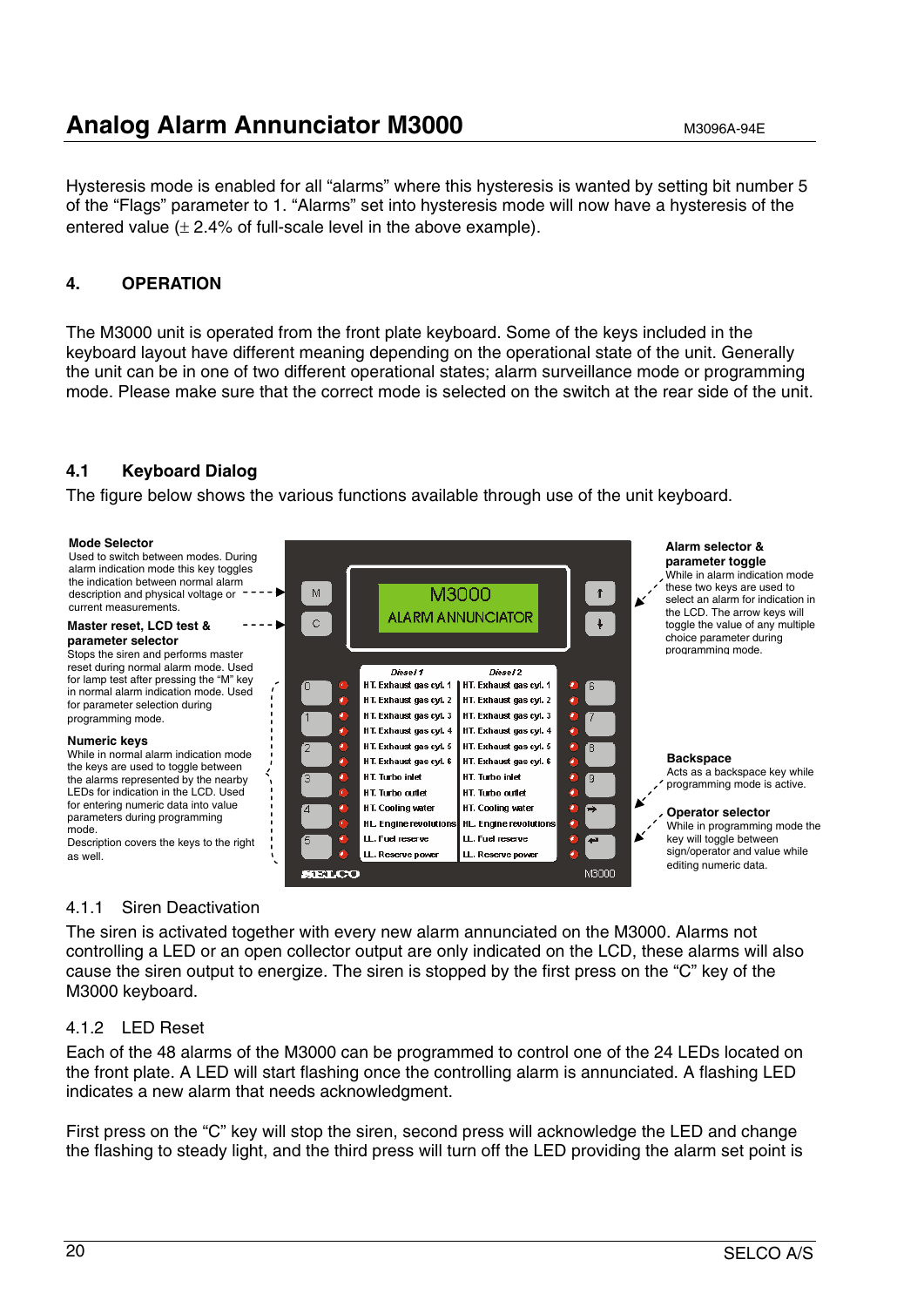no longer exceeded. Note that the second press will also disable any open collector output controlled by the alarm.

#### 4.1.3 Output Deactivation

Each of the 48 alarms of the M3000 can be programmed to control one of the 14 open collector outputs located in the two 8 pole plug-in connectors at the rear side of the unit.

The output controlled by an alarm is deactivated at the second press of the "C" key.

#### **4.2 Alarm Indication**

The operator is able to switch to alarm indication mode by setting the switch "ALARM / PROG" on the rear of the unit to "ALARM" and then pressing the "M" key of the keyboard until an "A" is visible in the top left corner of the LCD.

The "M" key can be used to toggle between normal alarm indication mode and a mode where physical voltage or current measurements are indicated in the LCD.

When in alarm indication mode, the LCD will show the actual measurement on the sensor connected to the input referred to by the indicated alarm. The alarm set point and text description is indicated as well.

The M3000 will automatically display the last incoming alarm in the LCD, but the operator is also able to select a specific alarm for indication by pressing the up/down arrow keys of the M3000 keyboard until the alarm appears in the LCD. Alternatively the numeric keys will indicate alarms associated by the 2 nearby LED's. Pressing the numeric keys will cause the indication on the LCD to toggle between these two alarms. However the indicated alarm will again change once another alarm is activated.

Alarm annunciation by the LED's and open collector outputs is always active for all alarms although only one alarm is indicated in the LCD.

#### **5. PROGRAMMING**

The unit must be put into programming mode before the configuration of the 24 physical inputs, the 24 logical inputs and the 48 alarms can be altered.

Programming mode is enabled by setting the switch "ALARM / PROG" on the rear of the unit to "PROG" and then pressing the "M" key of the keyboard until the text "Prg" is made visible in the top left corner of the LCD.

Note that in programming mode all LED's on the front of the unit will be on in order to indicate programming mode. This is done in order to prevent forgetting to set the unit back in alarm mode after programming the unit.

Normally programming should be done through the RS232 interface using the configuration software M3092 M-programmer, which is a user-friendly software package, where the parameters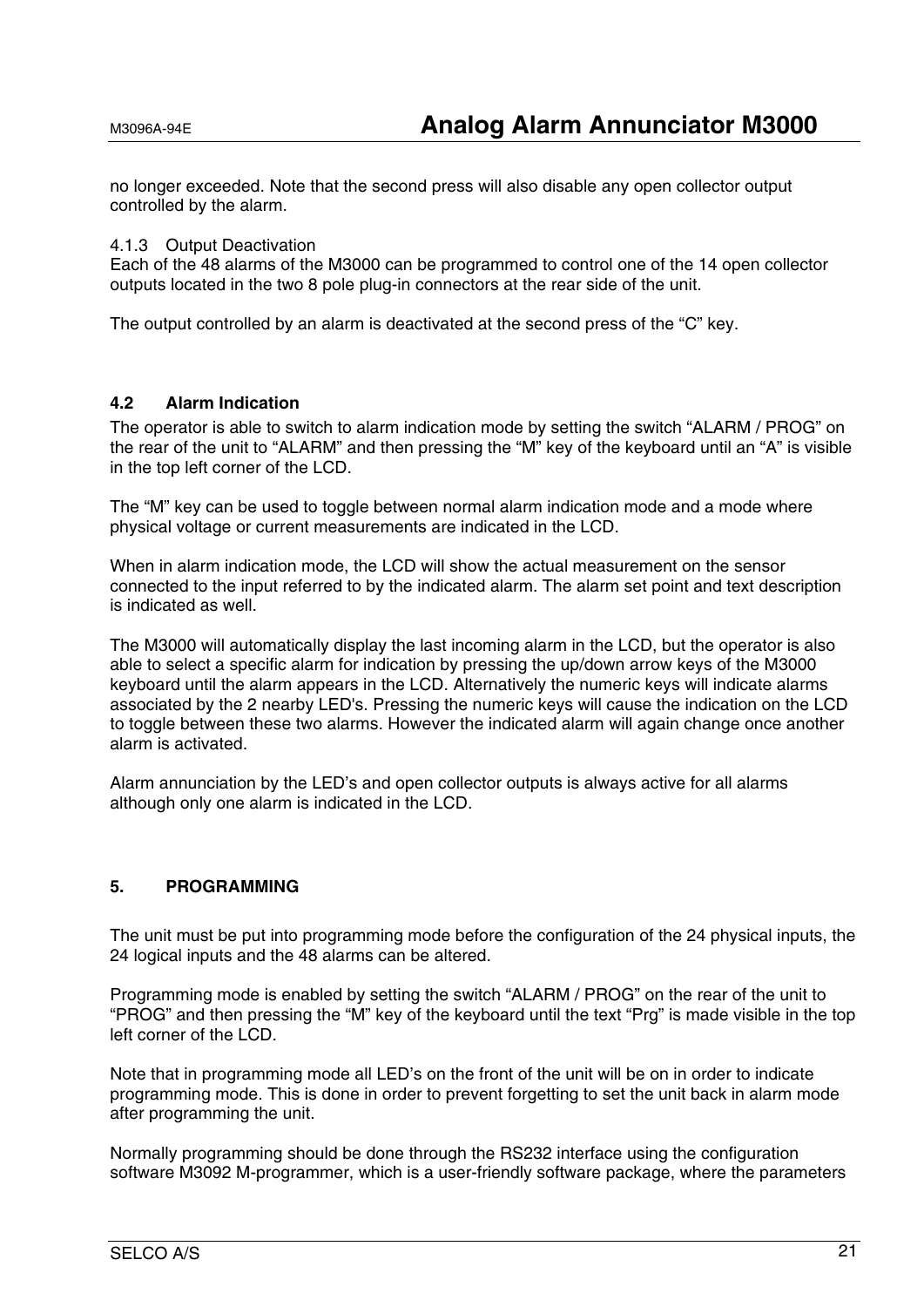are entered very much like in a spreadsheet, such as e.g. Microsoft Excel. However, it is also possible to enter the parameters from the front panel keyboard as described in the following.

**Important note:** Altered configuration parameters are active only a few seconds after being changed in the configuration. No enter or return key must be pressed to acknowledge new adjustments to the configuration. Please wait a few seconds after entering the last parameters before setting the unit back into alarm mode. This will make sure that the units program is updated.

#### 5.1 Physical Input

The M3000 includes a total of 24 physical inputs located in 8 groups. Each group holds 3 physical inputs and the configuration of these physical inputs will affect the function of the related hardware input terminals encapsulated by the plug-in connector at the rear side of the unit.

To select the group press the "C" key a number of times to move the cursor to the number located at the right of the text "Gr:". Then toggle the group number with the up/down arrow keys until the desired group reference is shown.

The physical input is selected in the exact same way as the group. Press the "C" key to move the cursor to the right of the text "Inp:". Then use the up/down arrow keys to toggle the physical input reference.

#### 5.1.1 Input Type

The first parameter of the physical input configuration is the input type indicated in the LCD as "InpTp". Press the "C" key to move the cursor to the bottom left corner of the LCD, then toggle the parameters with the up/down arrow keys until the text "InpTp" is shown.



Press the "C" key once more to enter the parameter selection field. Select the desired input type from the rolling list with the up/down arrow keys.

#### 5.1.2 LCD Unit

The second parameter of the physical input configuration is the LCD unit parameter. Press the "C" key a couple of times until the cursor is located at the bottom left corner of the LCD. Press the "C" key once more to enter the text field.

> **Prg Gr:1 Inp:1 LCDU ????**

The LCD unit is made up from a combination of 4 characters. Once in the text field the "←" key will select the character to edit. The selected character is toggled with the up/down arrow keys.

#### 5.1.3 Input Lower Reference

The third parameter is the lower input reference. The parameter is first selected by pressing the "C" key a number of times until the cursor is based in the lower left corner of the LCD.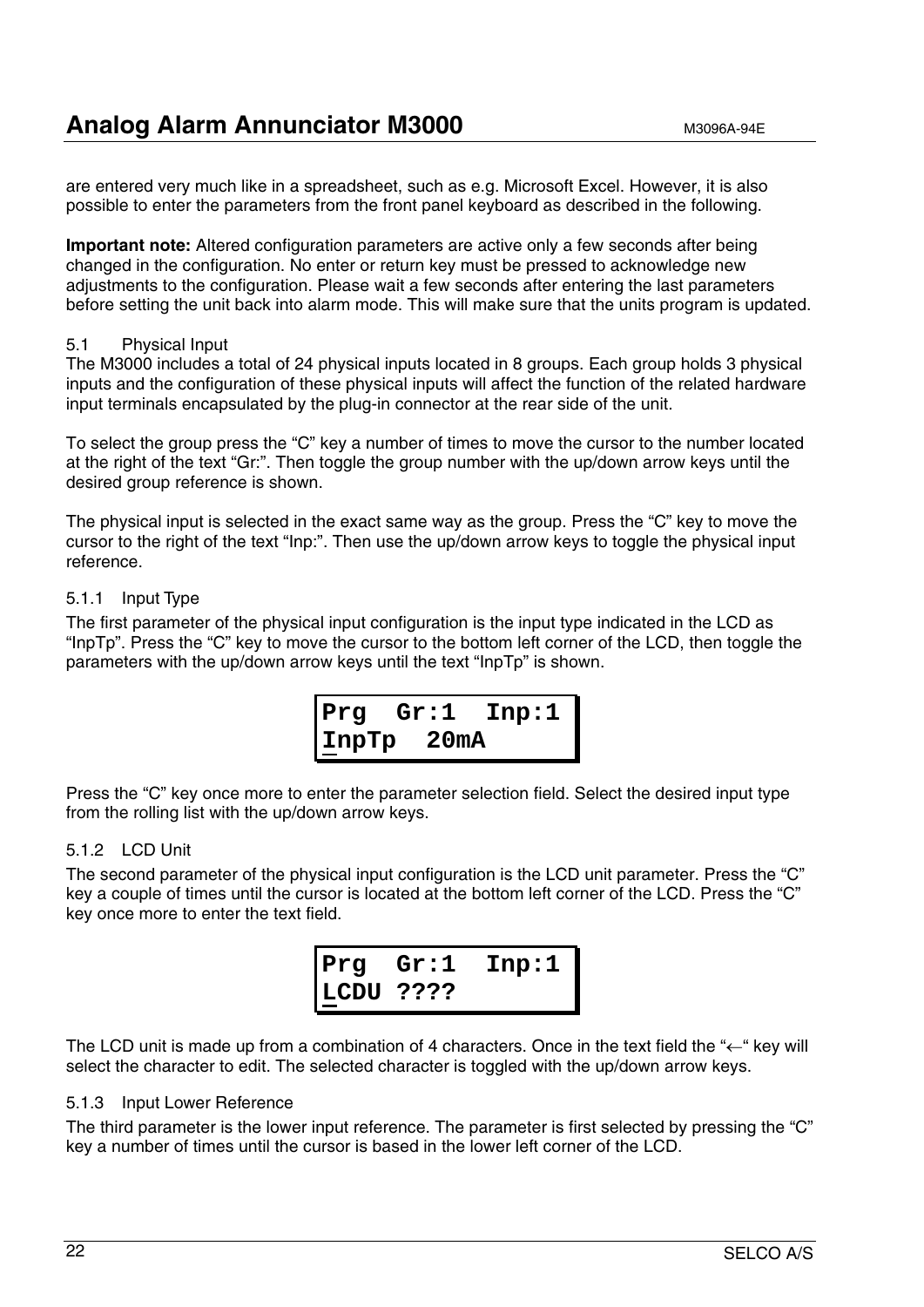| Prg     | Gr:1 | Inp:1 |
|---------|------|-------|
| l InpLo | ᅩ    | 0.000 |

The next activation of the "C" key will bring the cursor into the parameter field. The "←" key is then used for switching between the operator and the value part of the parameter.

Pressing the up/down arrow keys while the cursor is on the operator will toggle the sign between plus and minus. When the cursor is in the value field the up/down arrow keys will shift the position of the decimal point. The actual value is entered through use of the numeric keys of the keyboard. Please note that although the value field can hold any number between -65535 and 65535, it is important to keep in mind that the limits of this field are determined by the range of the selected input type. The value is set to zero by pressing the "9" key a couple of times to overflow the field.

#### 5.1.4 LCD Lower Reference

Next parameter is the lower LCD reference. Press the "C" key a couple of times to move the cursor to the bottom left position of the LCD. Then press the "C" key once more to move into the parameter field.

| Prq           | Gr:1 | Inp:1 |
|---------------|------|-------|
| <b>ILCDLO</b> | ᅩ    | 0.000 |

The programming of the "LCDLo" parameter is done exactly like described for the "InpLo" parameter. Toggle the parameter operator and decimal position with the up/down arrow keys, and switch between the operator and the parameter value with the "←" key.

#### 5.1.5 Input Upper Reference

The upper input reference is selected by first pressing the "C" key a couple of times to move the cursor to the bottom left position of the LCD. Then press the "C" key once more to move into the parameter field.

| Prg          | Gr:1 | Inp:1 |
|--------------|------|-------|
| <b>InpUp</b> | +    | 0.000 |

The programming of the "InpUp" parameter is done exactly like described for the "InpLo" parameter. Toggle the parameter operator and decimal position with the up/down arrow keys, and switch between the operator and the parameter value with the "←" key.

#### 5.1.6 LCD Upper Reference

The "LCDUp" is the last of the 4 reference parameters that describes the translation between input signal and measured value. Go to the LCD upper reference parameter by pressing the "C" key until the cursor is placed in the bottom left corner of the unit.

| Prg   | Gr:1 | $\mathtt{Inp:1}$ |
|-------|------|------------------|
| LCDUp | ÷    | 0.000            |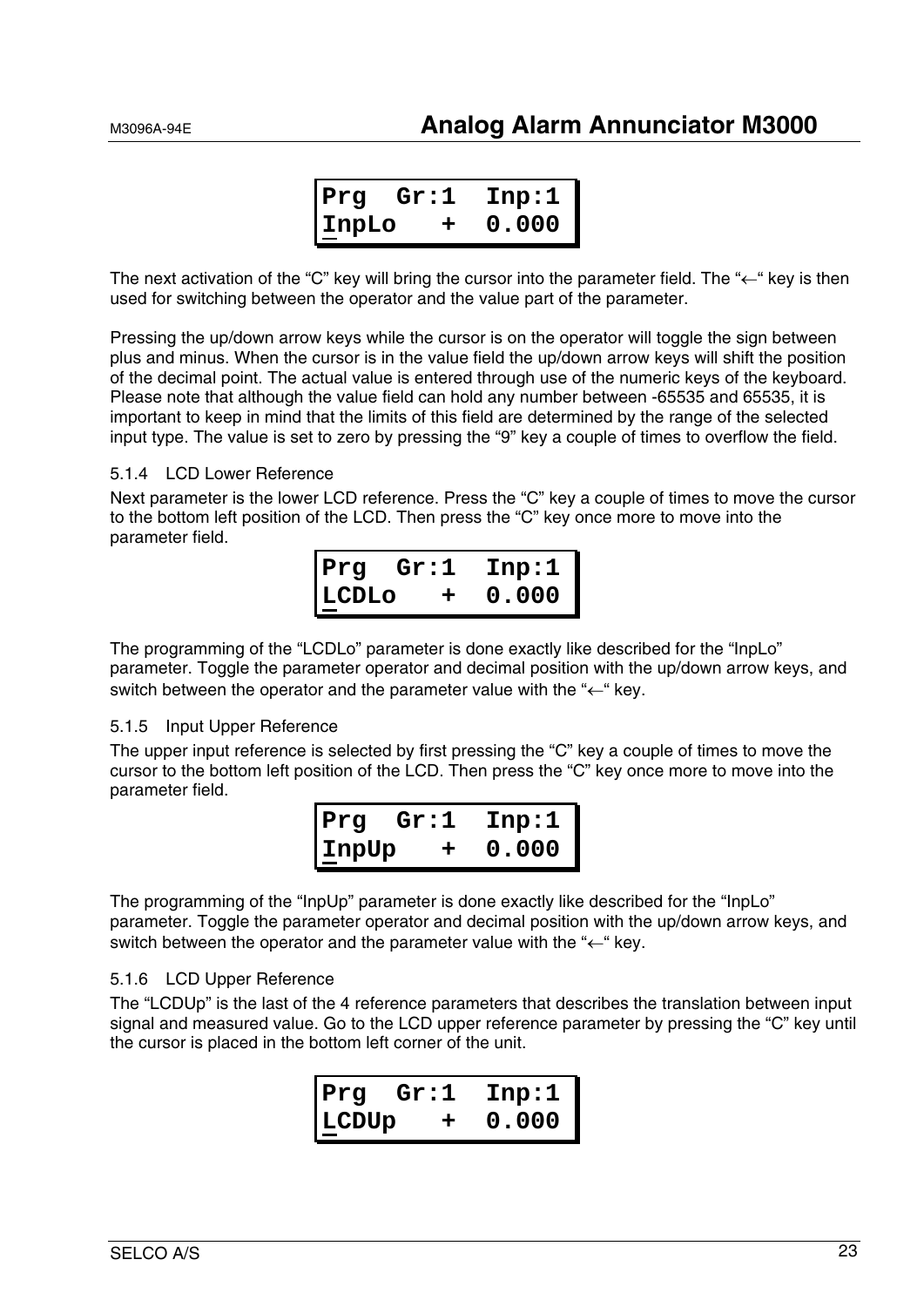Turn to the description of the "InpLo" parameter programming. The "LCDUp" parameter is programmed in the same way.

#### 5.1.7 Miscellaneous

This parameter has been included in the input configuration to make room for extra configuration data that might be necessary in future versions of the M3000.



The miscellaneous parameter is designed to contain a numeric between -65535 and 65535. The parameter is selected and altered like the 4 input reference parameters. Move the cursor to the bottom left corner of the LCD with the "C" key, toggle the parameter selection with the up/down arrow keys, and switch between the operator and the parameter value with the "←" key.

#### **5.2 Logical Input**

The M3000 includes a total of 24 logical inputs located in 8 groups. Each group holds 3 logical inputs. The logical inputs are used for average calculation based upon the measurements of up to 12 physical or logical inputs.

To select the group press the "C" key a number of times to move the cursor to the number located at the right of the text "Gr:". Then toggle the group number with the up/down arrow keys until the desired group reference is shown.

The logical input is selected in the exact same way as the group. Press the "C" key to move the cursor to the right of the text "Inp:". Then use the up/down arrow keys to toggle the logical input reference.

The logical inputs shares a number of parameter types with the physical inputs. These parameter types are, the input type, the LCD unit, the lower and upper reference parameters and the miscellaneous parameter. However the logical input has one additional parameter, the average parameter. The average parameter holds the references to the inputs that take part in the average calculation.

Please turn to the programming description for the physical input to get the explanation for the shared parameter types, but keep in mind that the logical inputs are named "A", "B" and "C" instead of "1", "2" and "3".

#### 5.2.1 Average

The last and most essential parameter of the logical input configuration is the average parameter. Move to the parameter name by pressing the "C" key a number of times. Then press the "C" key once more to enter the parameter field.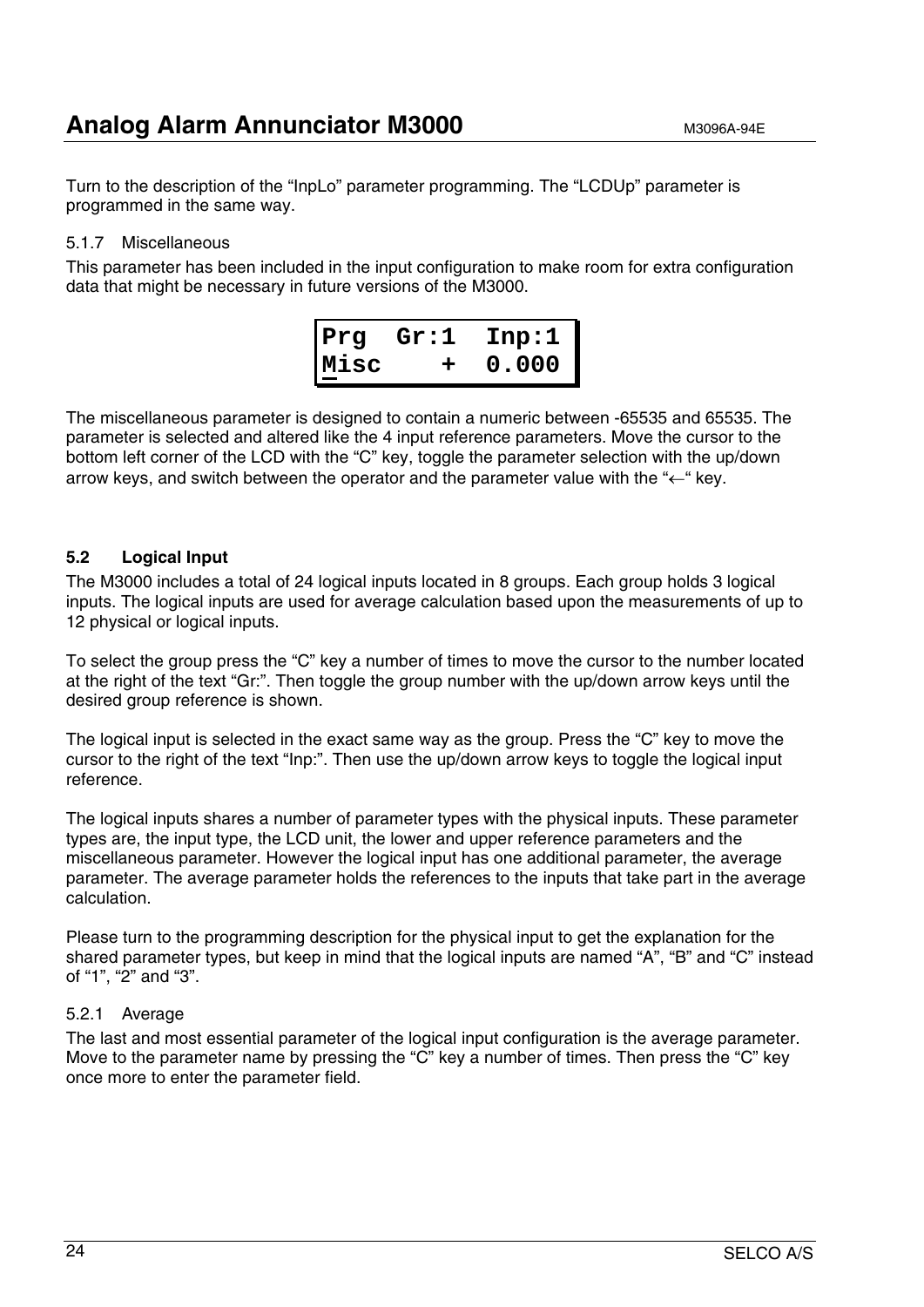$$
\begin{array}{|c|c|c|c|}\n \hline\n \texttt{Prg} & \texttt{Gr:1} & \texttt{Imp:1} \\
 \hline\n \texttt{Avrg: 01 11} & & \n\end{array}
$$

The " $\leftarrow$ " key is used to select between the 12 references that is accepted by each logical input. Each of the 12 input references can point to any physical or logical input. Use the "C" key to toggle the input selection for the reference indicated in the LCD. Input references that are not required must be set to "Off" using the "C" key.

#### **5.3 Alarm**

The M3000 unit includes a total of 48 alarms located in 8 groups. Each group includes 6 alarms and any one of these alarms can be programmed for level surveillance of any one of the 24 physical or logical inputs.

Like the inputs, the alarms are organized in groups, however note that an alarm of one group can be used to survey the level of an input located in another group.

To select the group move the cursor under the number located to the right of the text "Gr:" by pressing the "C" key a couple of times, then toggle the group number with the up/down arrow keys until the desired group is indicated.

An alarm is selected in the same way as the group. Move the cursor to the right of the text "Alr:" by pressing the "C" key, then change the alarm reference with the up/down arrow keys.

#### 5.3.1 Input Reference

The parameter describing the input reference is called "InpRf" in the LCD. The LCD will look like shown below when the input reference parameter has been selected.



The reference is selected with the up/down arrow keys once the cursor has been moved beneath the reference with a press on the "C" key.

#### 5.3.2 Set Point

The set point parameter is by far the most essential parameters of the alarm configuration. Move the cursor to the bottom left corner of the LCD and press the "C" key until the text "Setp" appears above the cursor.

| Prg   |        | Gr:1 | Air:1 |
|-------|--------|------|-------|
| Iset: | $\geq$ | ÷.   | 0.000 |

By pressing the "C" key once more the cursor will be situated under the set point operator. The set point operator is changed with the up/down arrow keys.

The " $\leftarrow$ " key will move the cursor to the other two parts of the parameter. Apart from the operator the set point has a sign and a value. The sign is omitted when the set point is represented by a dynamic reference (logical input). The sign is selected with the up/down arrow keys. The value is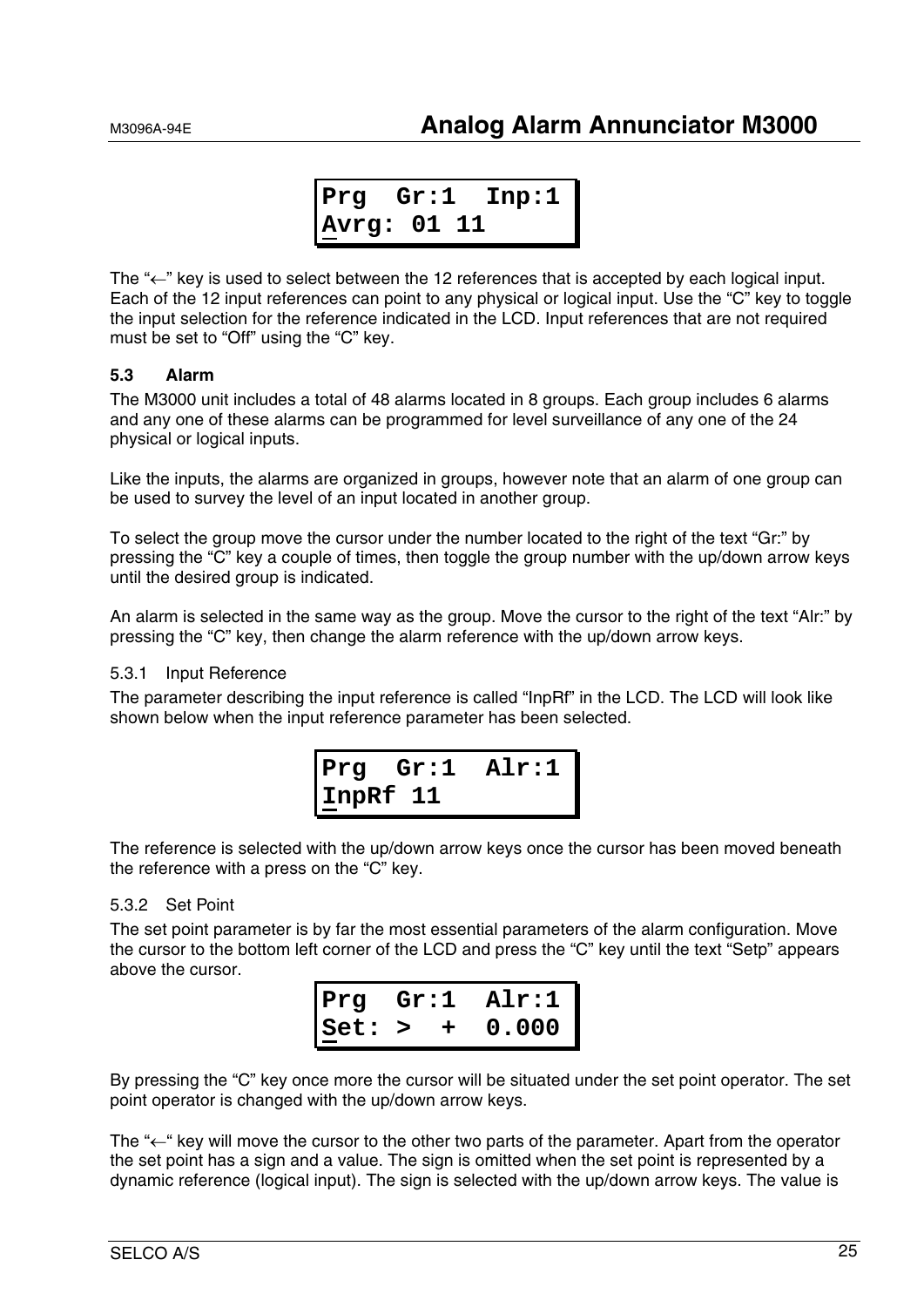entered using the numeric keys. The up/down arrow keys will alter the decimal position of the value while the cursor is located under the value.

The LCD snapshot below shows a set point programming session involving a dynamic level.



In this case the operator should be ignored. The alarm set point is represented by the logical input "A" of group 1. The set point value describes the plus/minus offset from the dynamic set point. The set point is altered like the reference parameters of the input configuration.

#### 5.3.3 LCD Description

Move to the bottom left corner of the LCD by using the "C" key.

**Prg Gr:1 Alr:1 Text ??????????**

The describing alarm text is altered by first moving the cursor beneath the text itself, do this with a single press on the "C" key. The " $\leftarrow$ " is then used to choose the character. The up/down arrow keys will roll the chosen character.

#### 5.3.4 Delay

Move to the bottom left corner of the LCD with a number of presses on the "C" key. Then select the delay parameter with the up/down arrow keys.

$$
\begin{array}{ccc}\n\texttt{Prg} & \texttt{Gr:1} & \texttt{Alr:1} \\
\texttt{Delay 015 * 10S}\n\end{array}
$$

Move into the delay parameter with one extra activation of the "C" key. Enter the delay value from the numeric keys. Switch to the factor with the "←" key and toggle the factor with the up/down arrow keys.

#### 5.3.5 LED

Select the LED parameter by first moving the cursor to the bottom left corner of the LCD. Press the "C" key to alter the position of the cursor. Then use the up/down arrow keys to select the parameter.



Move the cursor inside the parameter field with the "C" key and toggle the LED reference with the up/down arrow keys.

5.3.6 Output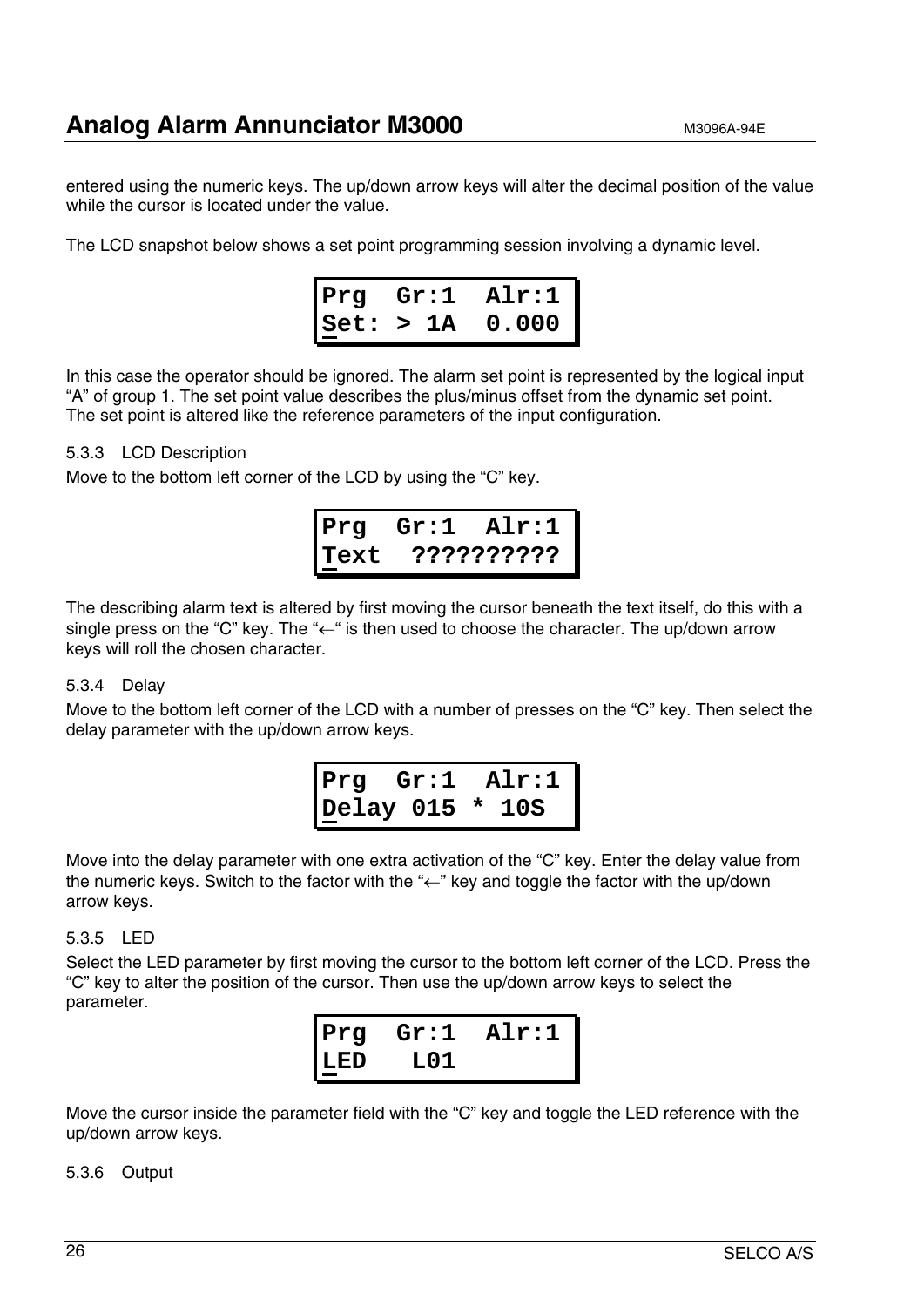The output of the alarm is selected in exactly the same way as the LED. Please turn to the above instructions describing the programming procedure for the LED.



#### 5.3.7 Flags

Press the "C" key until the cursor is present in the bottom left corner of the LCD. Then select the Flags parameter with the up/down arrow keys.

**Prg Gr:1 Alr:1 Flags 00000000**

The Flags parameter consists of 8 bits that can be either "0" or "1" corresponding to off or on. Move from bit to bit with the " $\leftarrow$ " key. Toggle the bit state with the up/down arrow keys.

#### **6. LOW-LEVEL CONFIGURATION**

The configuration parameters described below controls a number of low level functions included in the M3000. These configuration parameters reside in the unit E²PROM together with the parameters that describe the input and alarm configuration.

#### **6.1 General Constants**

#### 6.1.1 A00 - E²PROM Initialization

Entering the value of 3000 into constant 00 of group "A" will initialize the M3000 E²PROM. This operation will restore the default configuration for all physical inputs, logical inputs and alarms. Entering the value of 3033 into constant 00 of group "A" will restore the default configuration for all physical inputs, logical inputs, alarms, and *also* the general constants.

Note: The new default configuration will not be loaded until after the power supply has been interrupted.

#### 6.1.2 A01 - Function Test

Enter the value of 33 into constant 01 of group "A". This initiates a LED and output test at the next power up. Press the up/down arrow keys while the test is running to switch to keyboard test.

#### 6.1.3 A02 - Protocol

If the M3000 has an EPROM date of 200901 (20 September 2001) or younger, it is possible to choose between standard MODBUS-RTU protocol and SELCO BUS protocol for communication via the RS485 interface. Setting constant 02 to 0 will select SELCO BUS protocol and should be used when communicating with the SELCO N0300 Process Logger Software. Setting the constant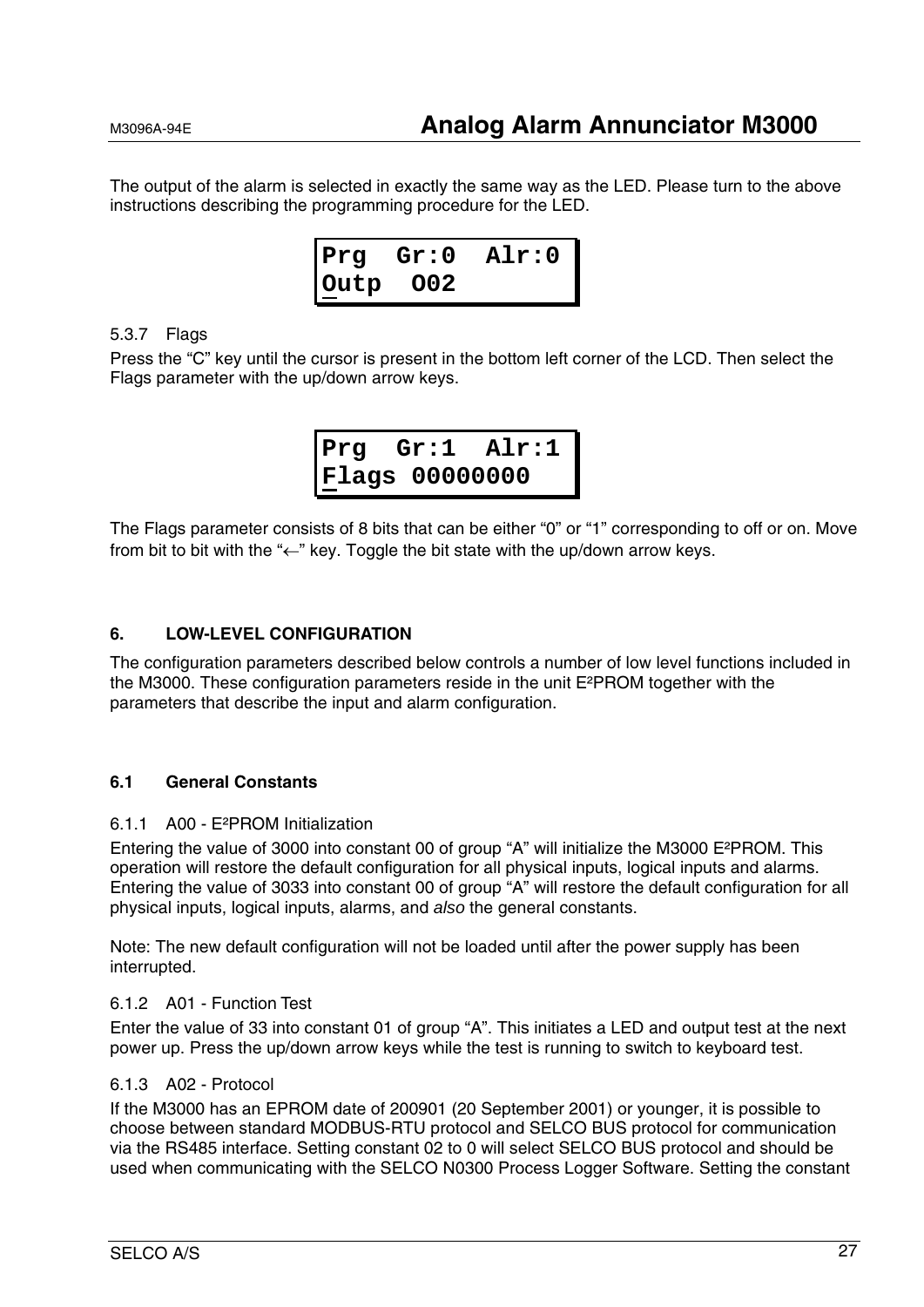to 1 (which is default) will select MODBUS protocol, and this should be used when communication with the SELCO H0300 Event Logger and most other standard RS485 bus systems. If the M3000 is older than 20 September 2001 only SELCO Bus is available.

#### 6.1.4 A03 - Device Number

Constant 03 of group "A" holds the device number required for use with the RS485 bus and the SELCO N0300 Process-Logger or the SELCO H0300 Event Logger. Any value between 1 and 62 is acceptable.

#### 6.1.5 A05 - RS232 Baud Rate

Constant 05 of group "A" holds the data transmission rate of the RS232 interface. Default is 9600 baud. This baud rate must comply with the baud rate selected in the COM port set-up dialog of the M3000 Programmer application.

#### 6.1.6 A06 - RS485 Baud Rate

Constant 06 of group "A" holds the data transmission rate of the RS485 interface. Default is 1200 baud. This baud rate must be set correctly when the M3000 is used with the N0300 Process-Logger.

#### 6.1.7 A07 - Remote Reset

Setting constant 07 of group "A" to "1" will enable the remote reset function of the M3000. Setting the constant to "0" will disable the function. Remote reset takes place when a voltage above +12.0V DC is placed on input 3 of group 8.

#### 6.1.8 A08 - Output Follows Input

The outputs assigned to alarms will always follow the alarm state when constant 08 of group "A" is set to "1". This function is disabled when constant 08 is set to "0".

#### 6.1.9 A09 - Remote LED Test

Setting constant 09 to "1" will enable remote LED test. All LED's will activate when a voltage above +12.0V DC is placed on input 2 of group 8. Set constant 09 to 0 to disable this function.

#### 6.1.10 A10 - Block

An alarm block function is made available when the value of constant 10 in group "A" is different from "0". Setting the constant to "1" selects an energized block control signal above +12.0V DC at input one of group 8. Setting the constant to "2" selects a de-energized block control signal at GND level. Alarms that are to be blocked must have bit 7 of the flags parameter set to "1".

#### 6.1.11 A11 - Reset Function

Setting General Constant 11 to 0 (default) will enable the normal reset function of the M3000: First press on the "C" key deactivates the siren. Second press will change the LED from flashing to steady light and deactivate the output controlled by the alarm.Third press will turn off the LED provided the alarm is no longer present.

Setting General Constant 11 to 1 will enable a reset function similar to the "Reset activated two times" function of the SELCO Alarm Annunciator M1000. This reset function only requires 2 presses on the "C" key: First press on the "C" key deactivates the siren. If the alarm is still present on the second press, the LED will go on steady light and the output will be turned off. When the alarm disappears, the LED will go off. If the alarm is no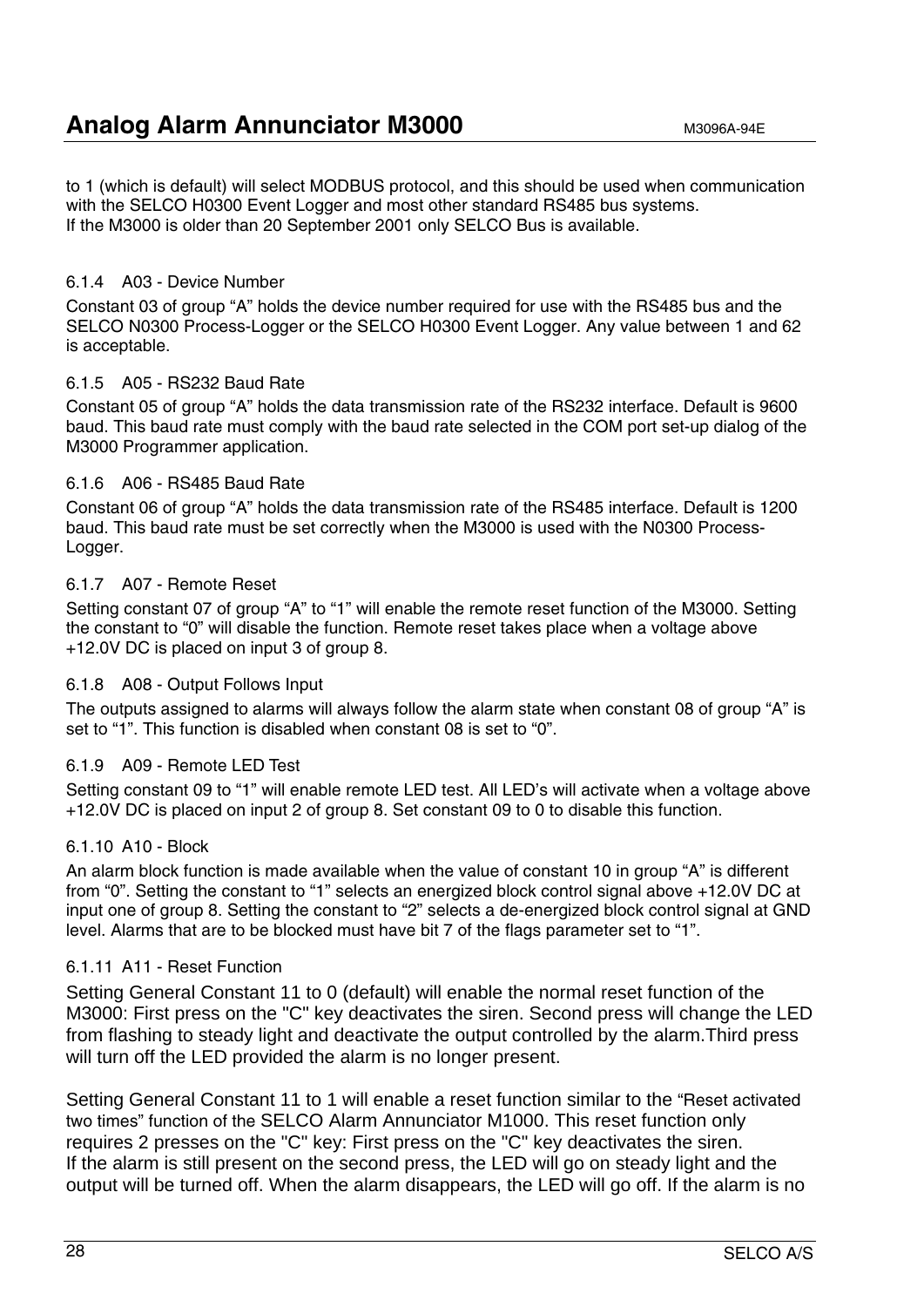longer present on the second press, the LED will go off and the output will be turned off at the key press.

If the M3000 has an EPROM date of 080499 or younger, an additional reset function is available. This reset function requires 3 presses on the "C" key as the normal reset function, except that the outputs now follow the LEDs: First press on the "C" key deactivates the siren. On the second press, the LED will go on steady light (and the output will not be turned off). On the third press, the LED will go off and the output will be turned off provided the alarm is no longer present.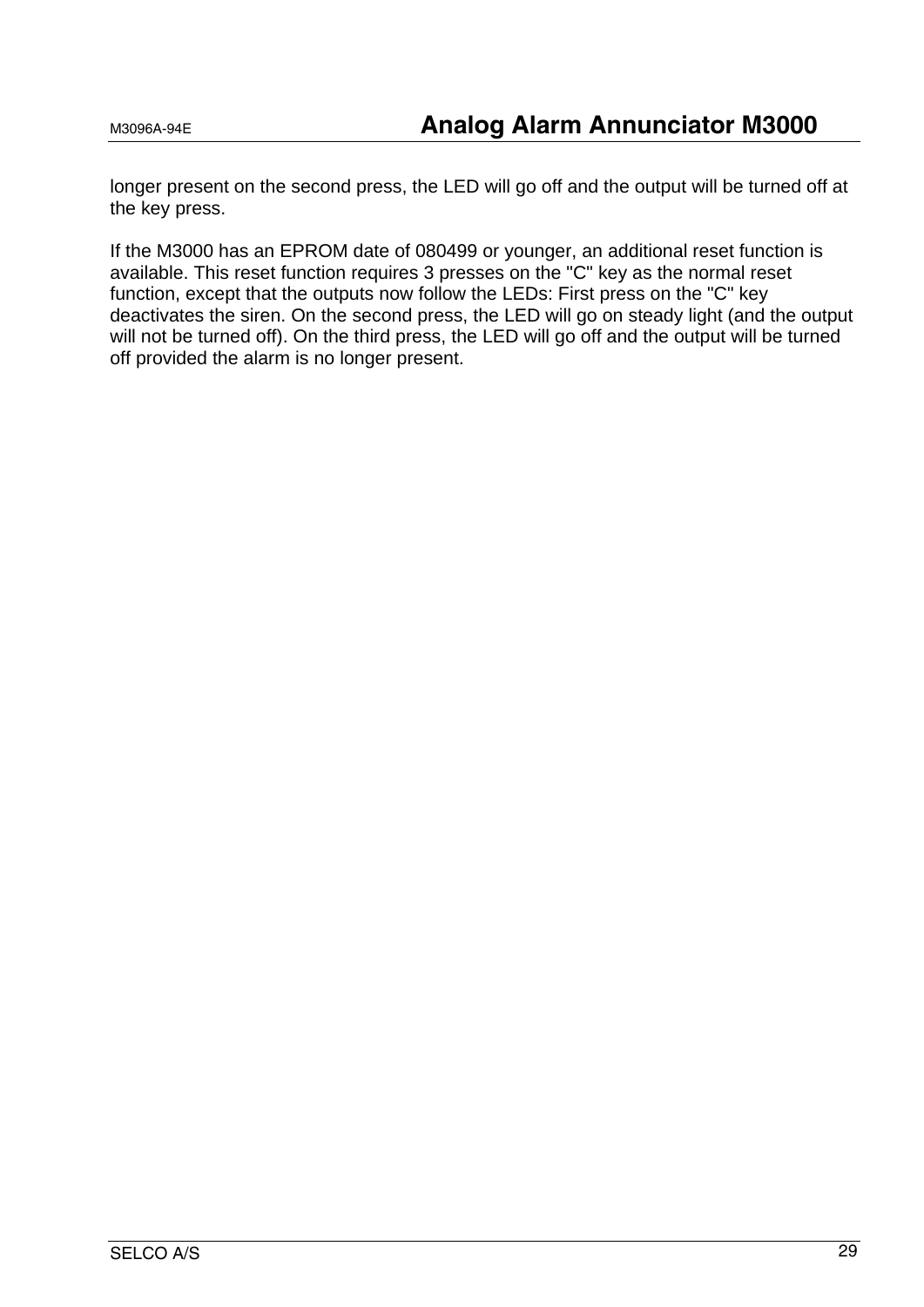### **Analog Alarm Annunciator M3000** M3096A-94E

#### **7. SPECIFICATIONS**

| <b>Dimensions</b><br>Weight<br>Degree of protection<br>Operating temp.<br><b>Humidity</b><br>Vibration tested | : 144 x 144 x 70 mm (138 x 138 mm cut out).<br>$: 0.8$ Kg.<br>: $IP54.$<br>: -20 to +70 $^{\circ}$ C.<br>: 95% RH at 20 $^{\circ}$ C.<br>: $\pm$ 1 G. according to IEC 68-2-6. |
|---------------------------------------------------------------------------------------------------------------|--------------------------------------------------------------------------------------------------------------------------------------------------------------------------------|
| Power supply<br>Inputs                                                                                        | : $+ 24V$ DC $\pm 30\%$ . Max. 400 mA.<br>: 24 organized in 8 plug-in connectors.                                                                                              |
| Input types                                                                                                   | : 20 mA, $\pm$ 10 V and $\pm$ 24 V.                                                                                                                                            |
| ADC resolution                                                                                                | : 12 bits (depending on selected input type).                                                                                                                                  |
| Alarms                                                                                                        | : 48 with programmable input reference.                                                                                                                                        |
| Alarm delay                                                                                                   | : 300 ms - 10 days.                                                                                                                                                            |
| Outputs                                                                                                       | : 14 on/off open collector outputs, each one controlled by one or more<br>alarms.<br>Max. 150 mA.                                                                              |
| LED's                                                                                                         | : 24, each one controlled by one or more alarms.                                                                                                                               |
| PT100 resistors                                                                                               | : Max. 24 connected through remote transmitters.                                                                                                                               |
| Thermocouples                                                                                                 | : Max. 24 connected through remote transmitters.                                                                                                                               |
| Alarm annunciation                                                                                            | : Flashing LED for new alarm, steady light for acknowledged alarm.                                                                                                             |
| Siren control                                                                                                 | : On/off open collector output, external relay required.                                                                                                                       |
| <b>LCD</b>                                                                                                    | : 2 x 16 characters with background light.                                                                                                                                     |
| Text label                                                                                                    | : Removable paper sheet for typewriter texturing.                                                                                                                              |
| Programming                                                                                                   | : From front plate keyboard or through PC MS-Window 3.1 software.                                                                                                              |
| Communication                                                                                                 | : 1 galvanic isolated RS485 3 wire bus interface (Half duplex).<br>1 Standard RS232 for remote programming.                                                                    |

### **Type Selection**

Type Supply  $\overline{\phantom{a}}$  , where the contract of the contract of the contract of the contract of the contract of the contract of the contract of the contract of the contract of the contract of the contract of the contract of the contr

M3000-30 24V DC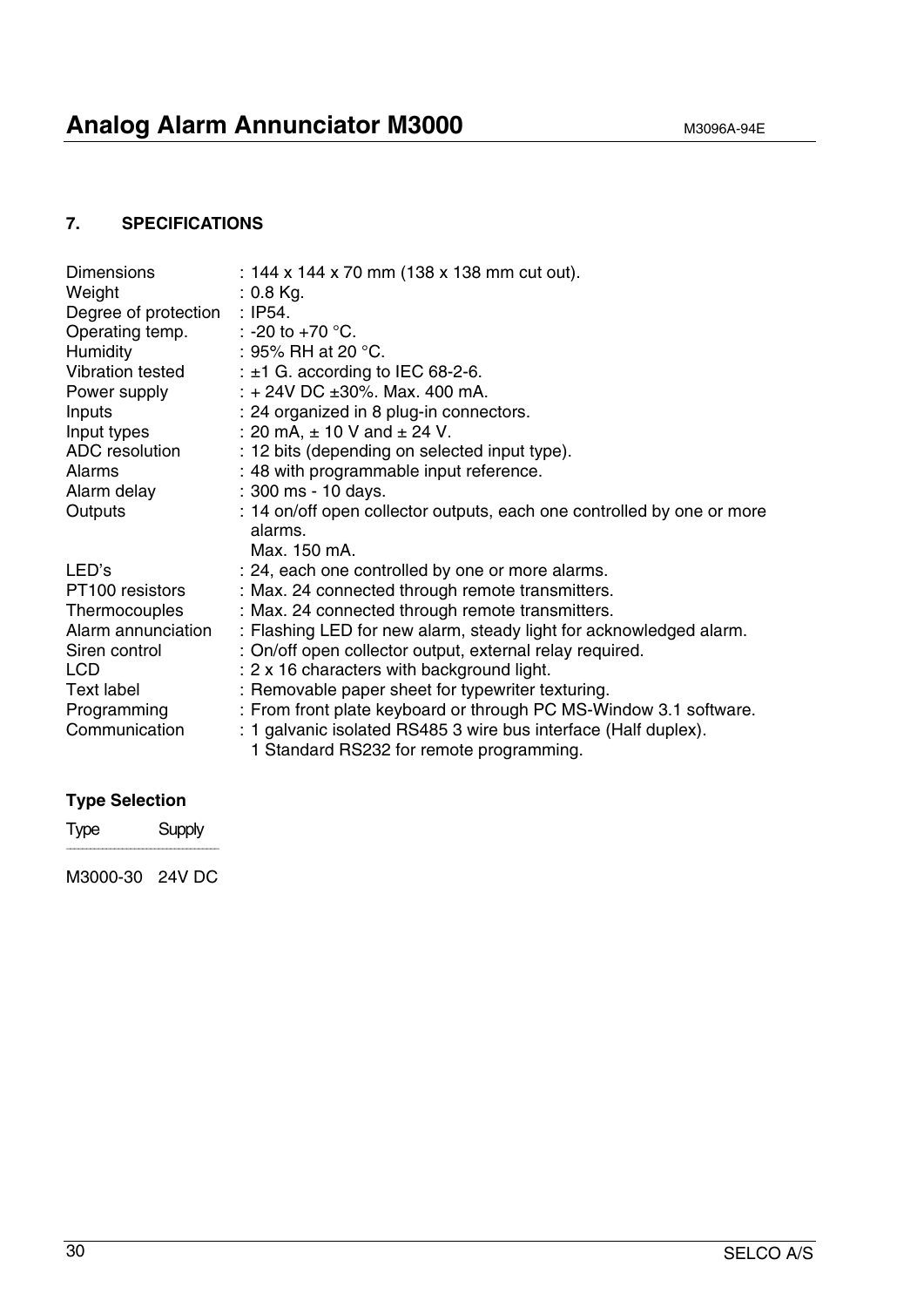#### **8. APPENDIX 1 - APPLICATION EXAMPLES**

#### **8.1 Current Transmitter 4 - 20mA**

Current transmitters are used with all kinds of sensors including PT100 resistors and thermocouples. A current transmitter is actually a signal preamplifier that transforms a low energy signal into a current signal, typically between 4 and 20mA. Most current transmitters work like a current gate, limiting the current from an external supply. In the case of the M3000 the external supply is the +24V DC unit supply.

#### 8.1.1 Connection

A total of 24 current transmitters can be connected to the M3000. Each current transmitter is connected as a current source. The figure below shows the connection of 3 transmitters.



3 Current sources

Please note that an example showing the connection of a SELCO 6 Way PT100 Transmitter M1500 is also present in this manual.

#### 8.1.2 Configuration

The group physical input configuration below describes the set-up for the 3 transmitters. Note that the example uses 4-20mA transmitters to measure temperatures between 0 and 600°C.

| Inp:  | $InpTp$ : | LCDU:               | InpLo:   | ∟CDLo: | InpUp: | LCDUp: | Misc: |
|-------|-----------|---------------------|----------|--------|--------|--------|-------|
| Inp:1 | 20 mA     | $\hat{\phantom{a}}$ |          |        | 20     | 600    | U     |
| Inp:2 | 20 mA     | $\sim$              | $\bf{u}$ |        | 20     | 600    |       |
| Inp:3 | 20 mA     | $\sim$              | Δ        |        | 20     | 600    | U     |

Note that 4mA on the input terminals corresponds to 0°C on the LCD, and that 20mA on the input terminals relates to 600°C in the LCD. The relation is between the input signal and the indicated measurement must be linear.

Two alarms are assigned to each of the physical inputs.

| Alr:  | $InpRf$ : | Set:  | Text:      | Delay:          | LED:             | Outp:           | Flags:   |
|-------|-----------|-------|------------|-----------------|------------------|-----------------|----------|
| Alr:1 | 11        | > 300 | In operat. | 30 x 10 ms      | L <sub>0</sub> 1 | O01             | 00000000 |
| Air:2 | 11        | > 550 | Overheat   | 25x1s           | L <sub>02</sub>  | O <sub>02</sub> | 00000000 |
| Alr:3 | 12        | > 300 | In operat. | 30 x 10 ms      | L <sub>03</sub>  | O01             | 00000000 |
| Alr:4 | 12        | > 550 | Overheat   | $25 \times 1$ s | L <sub>04</sub>  | O02             | 00000000 |
| Alr:5 | 13        | > 300 | In operat. | 30 x 10 ms      | L <sub>05</sub>  | O01             | 00000000 |
| Alr:6 | 13        | > 550 | Overheat   | $25 \times 1$ s | L <sub>06</sub>  | O02             | 00000000 |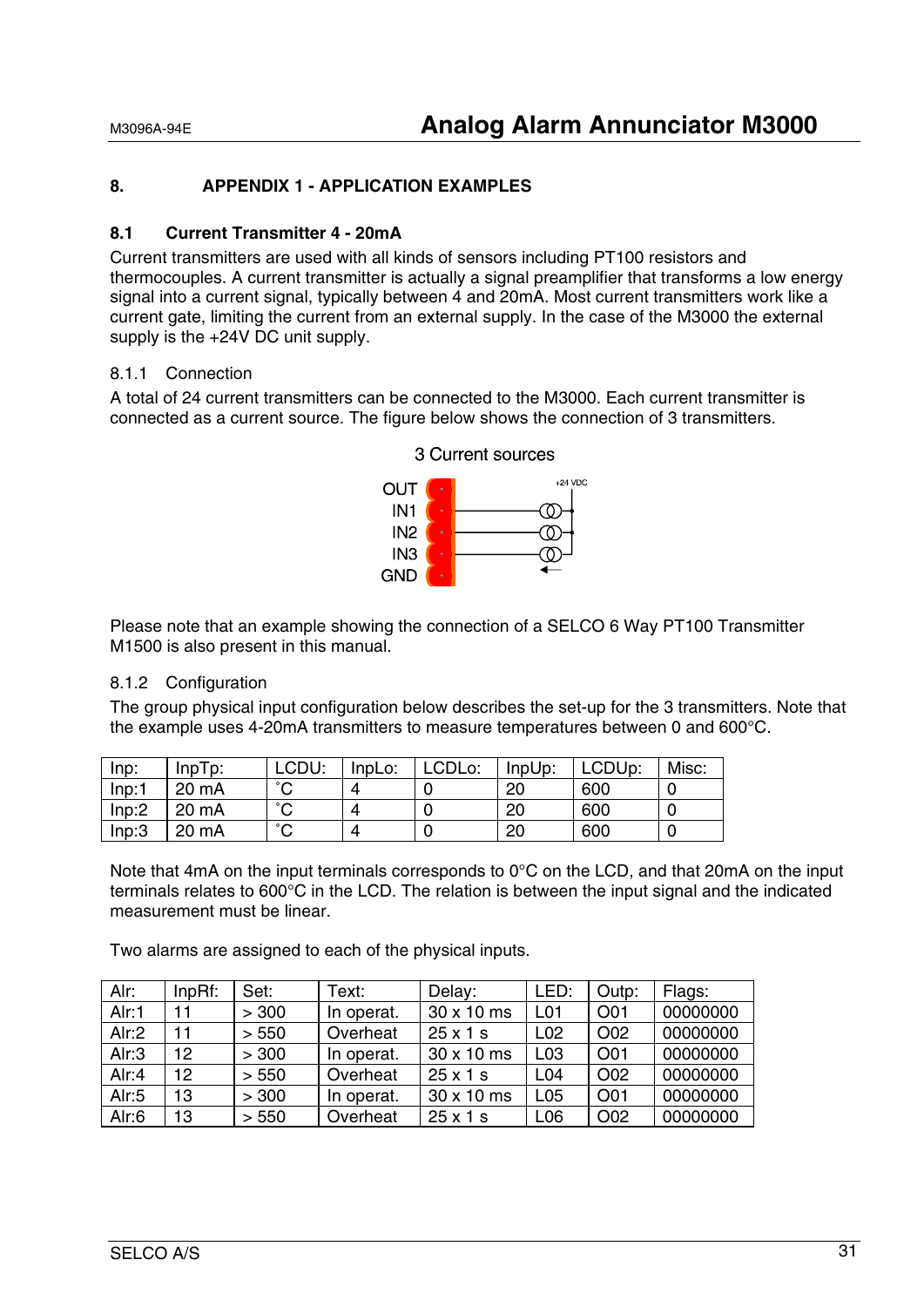#### **8.2 Potential Free Contacts**

The M3000 accepts on/off input signals from potential free contacts. There is no need to worry about normally open or normally closed contacts during the connection of the contacts. The choice between NO (normally open) or NC (normally closed) contacts is made during the configuration of the alarms.

The M3000 will accept a total of 24 potential free contacts.

#### 8.2.1 Connection

The important thing to keep in mind when attaching a potential free contact is that the contact will, in one of its states, makes a connection to a DC voltage. The DC voltage range accepted by an M3000 input terminal is 0V DC to 30V DC. The connection of 3 potential free contacts is shown below.



#### 8.2.2 Configuration

Configure the physical inputs like indicated below in order to get support for the 3 contact inputs.

| Inp:  | $InpTp$ : | LCDU: | InpLo: | LCDLo: | InpUp: | LCDUp: | Misc: |
|-------|-----------|-------|--------|--------|--------|--------|-------|
| Inp:1 | 24V       |       |        |        | 24     |        |       |
| Inp:2 | 24V       |       |        |        | 24     |        |       |
| Inp:3 | 24V       |       |        |        | 24     |        |       |

The table below shows one N.O. contact alarm and one N.C. contact alarm.

| Alr:              | InpRf: | Set: | Text: | Delay:     | LED:             | Outp:           | Flags:   |
|-------------------|--------|------|-------|------------|------------------|-----------------|----------|
| Alr: <sup>+</sup> |        | 0.5  | N.O.  | 80 x 10 ms | L <sub>0</sub> 1 | O <sub>01</sub> | 00000000 |
| Alr:2             | 1 ∩    | 0.5  | N.C.  | 80 x 10 ms | L02              | O <sub>02</sub> | 00000000 |

Note that the two alarm set points have been set to 0.5, which corresponds to half of the supply voltage of 24V DC.

#### **8.3 Average Temperature Alarms (Engine Application)**

The M3000 has a build in software feature that provides average temperature monitoring. This feature is ideal for engine exhaust gas surveillance - the exhaust temperature on each cylinder can be monitored and compare to the average temperature on all cylinders  $(\pm a$  fixed offset).

The average scheme will only work with the 20mA input type, and all inputs must be configured with the same physical input parameters e.g. same input type and lower/upper references.